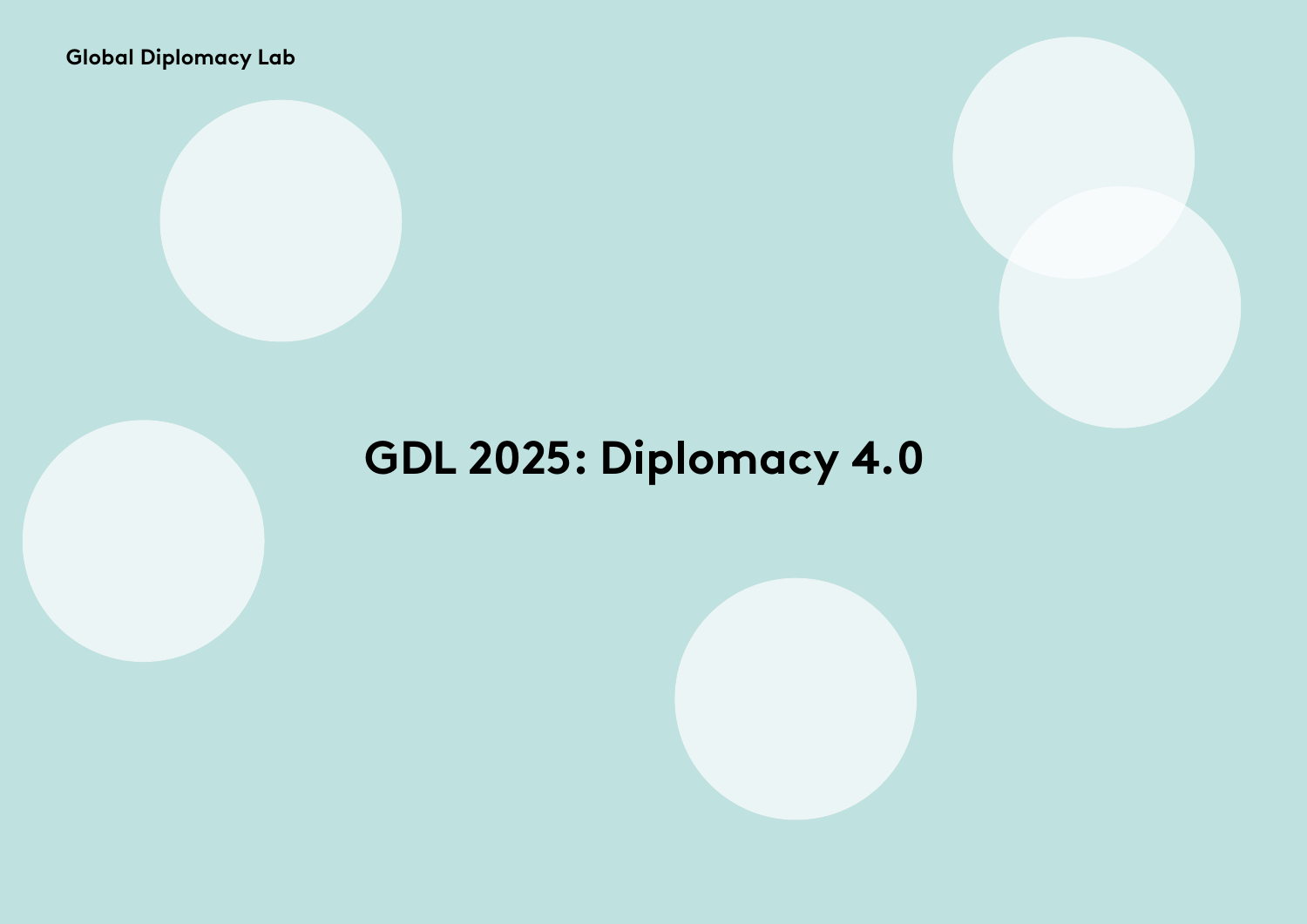

### **GDL 2025: Diplomacy 4.0** Global Diplomacy Lab

**"However beautiful the strategy, you should occasionally look at the results." — Sir Winston Churchill**

**Five years ago, the Global Diplomacy Lab (GDL) was founded to advance more inclusive and agile formats of diplomacy and international cooperation to deal with cross-border and global challenges. By bringing together experts from a wide range of sectors and disciplines, GDL is tapping into their knowledge and skills, thus forming creative and interdisciplinary communities that could function as a global taskforce on standby. Since then, GDL has established a global ecosystem characterised by mutual accountability, respect and inclusiveness, and has delivered positive transformational change. To maintain its effectiveness, GDL has established the following strategy.**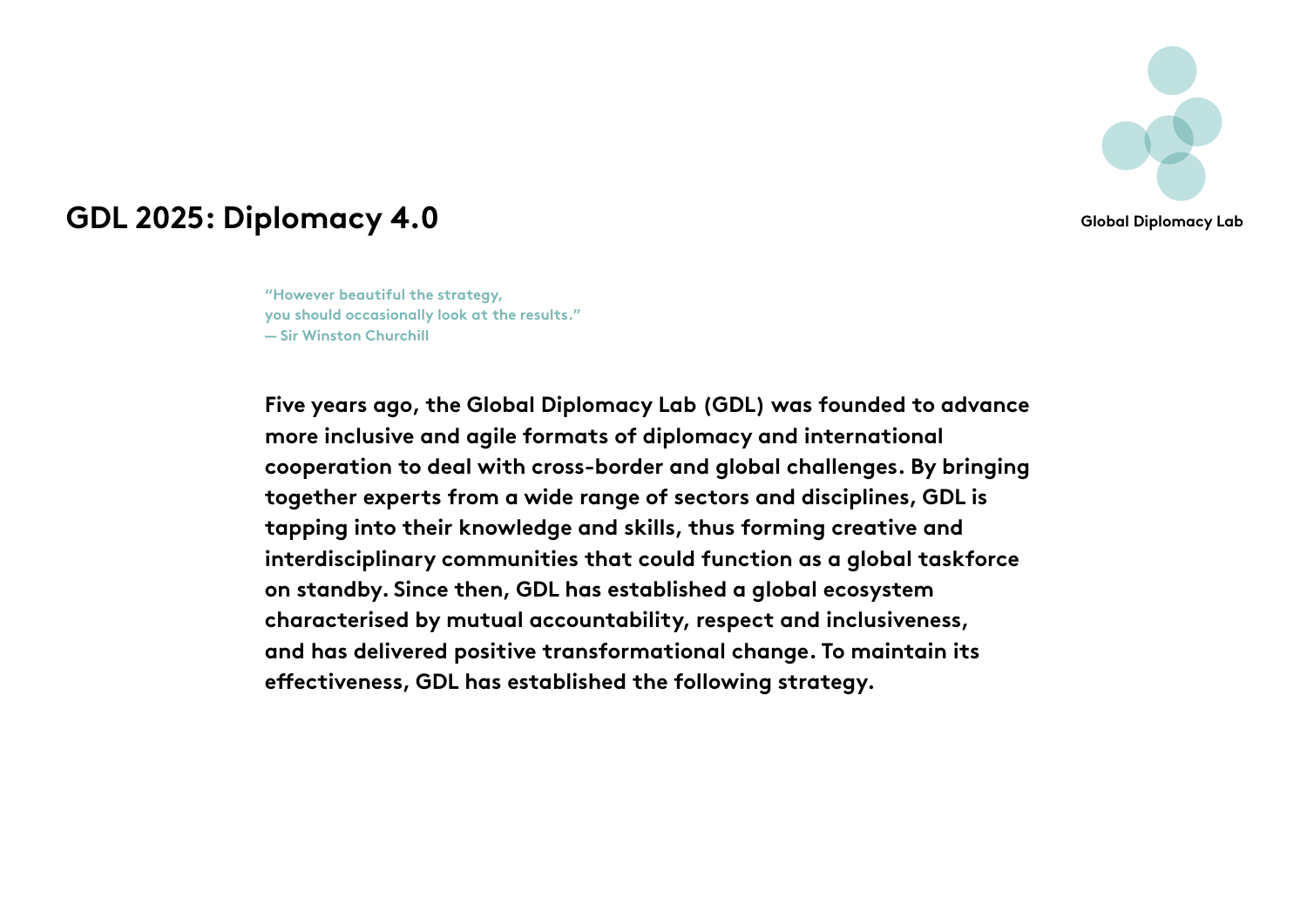#### **Our starting point: traditional diplomacy**

Diplomacy is defined as the conduct of relations between states by peaceful means, such as negotiation and persuasion.

Traditionally, diplomacy is carried out by government officials – diplomats – who negotiate treaties, trade policies, and other international agreements. In this context, the emphasis is on power and how states can maintain it, or balance it, in relation to other states. Diplomacy still focuses largely on power as a zero-sum resource, which discourages a more integrative or cooperative approach.

However, the world is changing rapidly. We live in an increasingly complex global environment that is simultaneously becoming both more interconnected and more fragmented. While states remain at the centre of power in the international system, non-state actors, striving for influence, have begun to play a more prominent role. In foreign policy, government-to-government relations alone cannot keep pace with the profound political, economic, social and technological transformations taking place.

#### **Our result: a new form of diplomacy**

In this context, an intermediate space has emerged, linking the local with the global. This is shaped by the participation of actors such as local governments, NGOs, foundations, companies and cities, whose activities influence decisions related to international policy; therefore, these actors are taking on the roles of nontraditional diplomats. Based on this understanding, we believe that diplomacy must adopt a more inclusive mindset: one which seeks collaborative solutions to shared challenges in a positive-sum game, allowing all relevant parties involved to participate and benefit.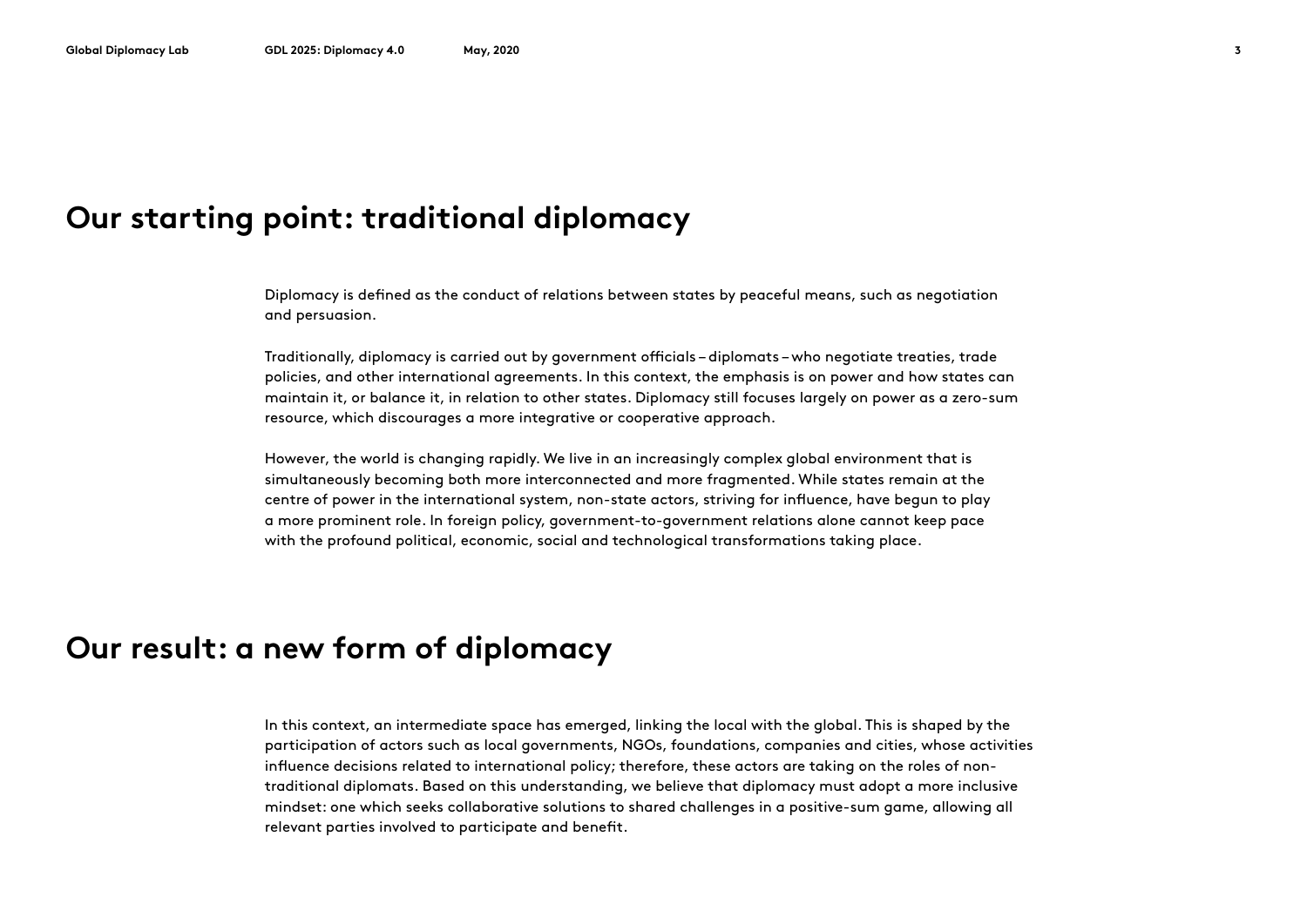Therefore, GDL develops a new approach for diplomacy. It utilises innovative methodologies to reconcile the interests of multiple stakeholders and to build trust. It allows governments to operate as sovereign actors and simultaneously leverages the influence and potential of other actors through a new diplomacy track, with the ultimate goal of achieving the SDGs. **We call this approach Diplomacy 4.0**  $\,$  . The core focus of Diplomacy 4.0 is on linking global and local opportunities and challenges through the various GDL events. To enable all relevant actors to engage in this new form of multi-stakeholder and cross-domain cooperation, a Lab is needed to experiment, to find out what works and what doesn't – thereby building upon the capacities of actors (individuals and organisations) to engage in this new diplomacy.

1 Diplomacy 1.0 = government-to-government; Diplomacy 2.0 = so-called track 2 diplomacy, i.e. governmentto-government plus experts from relevant fields; Diplomacy 3.0 = people-to-people dialogues, i.e. NGO to NGO, business to business. Diplomacy 4.0 = multi-stakeholder, i.e. bringing all actors together; all participate and are heard, i.e. the sum of Diplomacy 1.0 to 3.0.

### **Value proposition**

GDL catalyses inclusive diplomacy and drives global and local change through a member-driven approach as well as a diversity of thought and methodologies, thus achieving impact at the level of individuals, institutions and on policy.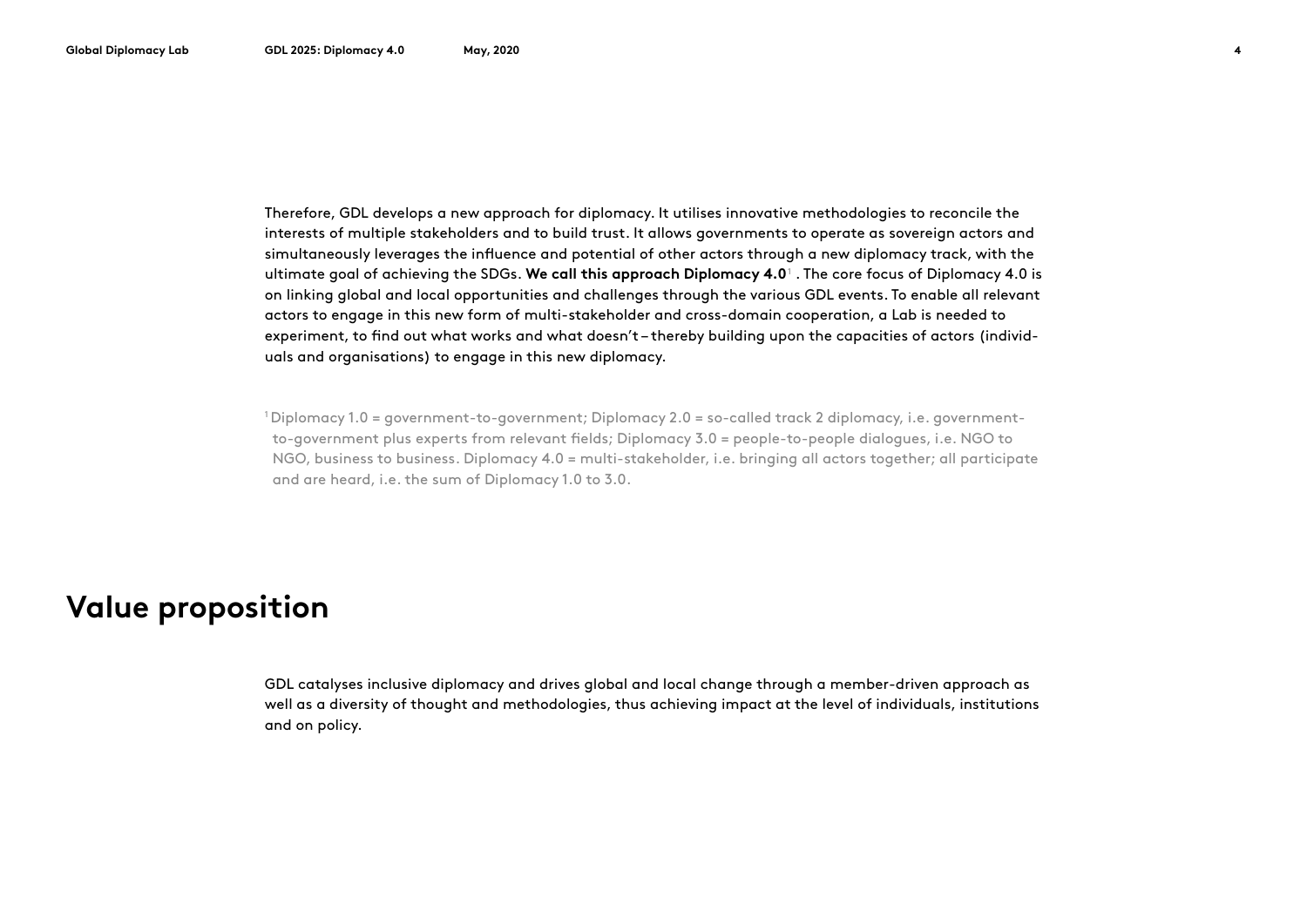#### **Our impact**

GDL aims to enable traditional and non-traditional diplomats to collaborate in innovative ways and design inclusive responses to global and local challenges for sustainable development. In their respective work context, individuals and organisations are leveraging the networks and using the formats, methods and lessons learned developed in the GDL setting, thus bringing Diplomacy 4.0 into fruition beyond GDL.

GDL achieves this by:

- **creating a diverse community** of practice from the fields of diplomacy and government, civil society, academia and business, and by building its members' capacities, fostering mutual learning and thought leadership, and catalysing action in their respective spheres of influence;
- leveraging the knowledge and experience of its diverse membership to **develop and pilot innovative solutions**  for inclusive diplomacy through its Lab approach and by identifying lessons learned and best practices;
- using this emerging body of knowledge and the capacities of its members to **support and advise organisations** around the world in addressing their development challenges through innovative methods.

While impact always occurs at various levels, GDL focuses on the following **areas of impact creation** in order to improve effectiveness, efficiency and agility:

• To create impact at the **individual level**, GDL implements events and activities at regular intervals, enabling all members to enhance their understanding of key global issues, improve their intercultural, interpersonal and discursive leadership and problem-solving skills, stimulate mutual learning and build their capacity to apply innovative methods. Other events include workshops and webinars organised by members for the GDL community. GDL also connects the individual with resources and fellow members at a global level.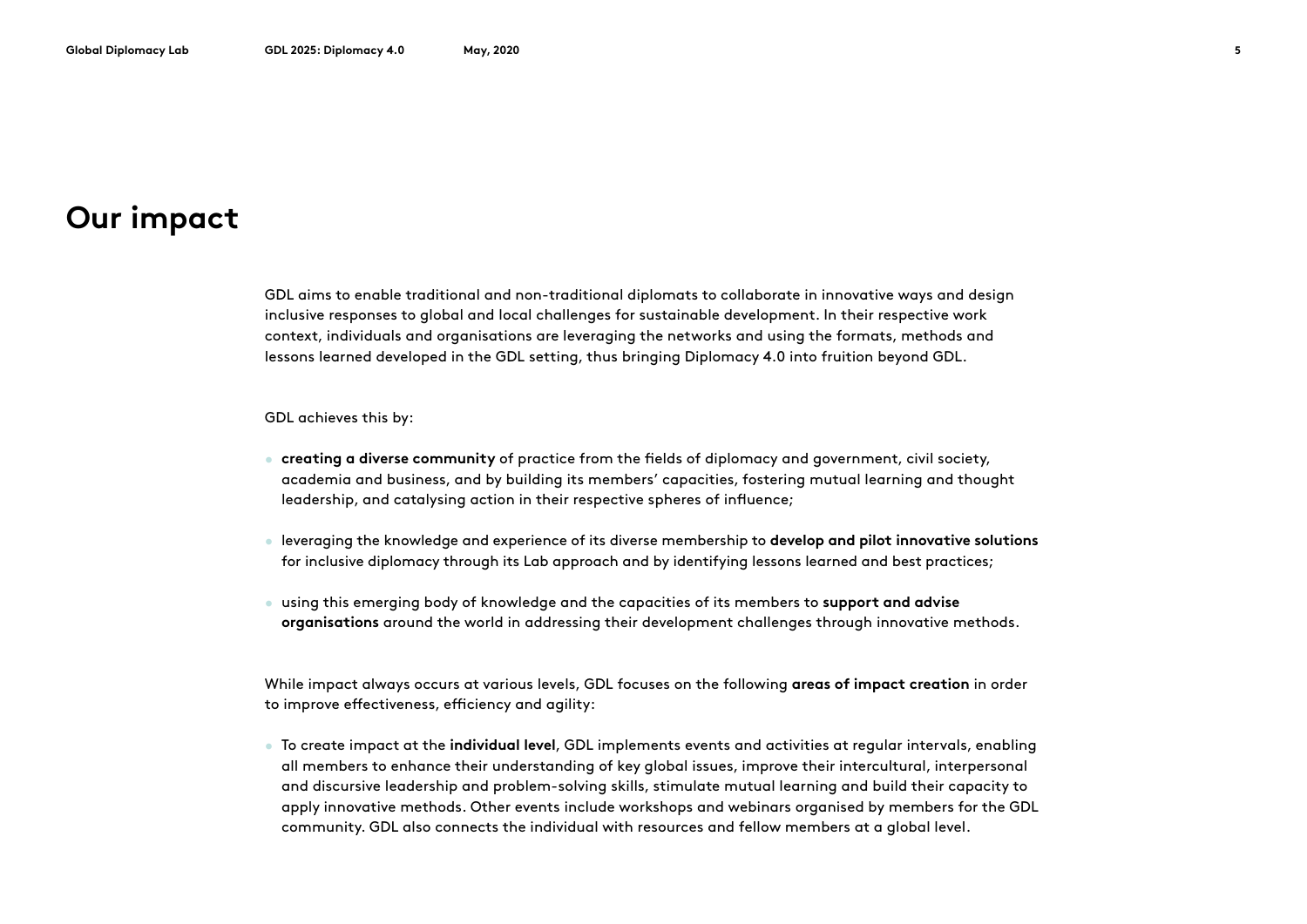- To create impact at the **knowledge level**, GDL invites "challenges", issues that external organisations may be facing that require help in reframing and/or resolving, and implements advisory projects, such as GDL Lab formats. These involve smaller teams of selected members, working in partnership with the challenge holders. In these projects, members **contribute their skills and create knowledge** by developing solutions and channelling their learning back into the GDL community.
- To create impact at the **systemic level**, GDL strives to work with diplomats, governmental and nongovernmental institutions and **to contribute the knowledge created by GDL** to organisational development, diplomatic strategies and conduct at a global level. GDL also provides thought leadership based on the wide-ranging expertise of its members.

### **Agenda for Change**

To achieve and improve its impact:

- GDL, its partners and members work together to engage traditional diplomats and their institutions and put them and their needs at the centre of GDL.
- GDL develops methods and processes to measure the impact of all its activities and ensure continuous learning and improvement. All activities implemented in the GDL framework will fulfil a set of standardised criteria which include impact logic, methodology, funding responsibility and relevance with regard to diplomacy.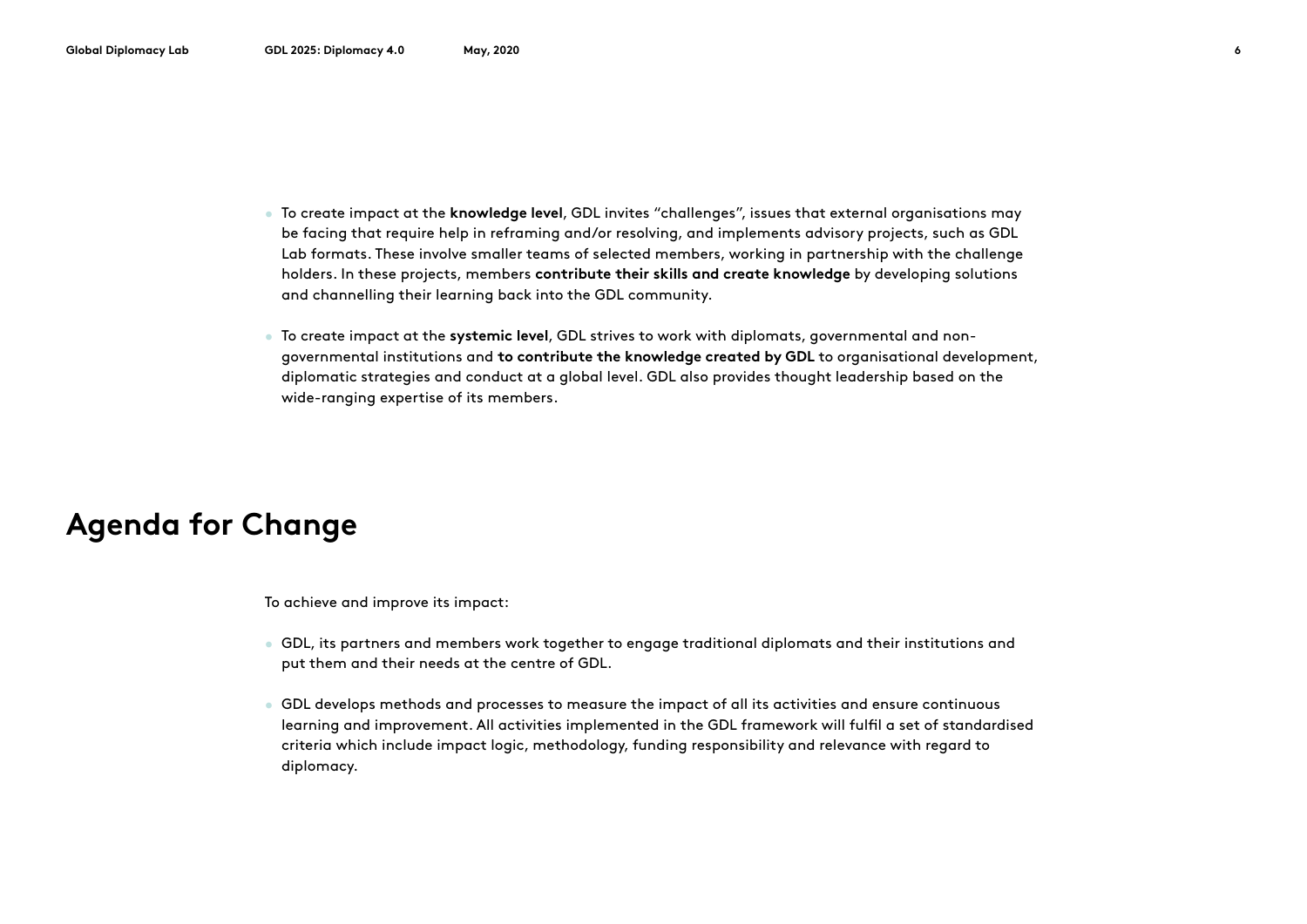- GDL provides a platform to bring members together on a regular basis. The goal of this platform is to strengthen the community and improve mutual learning, and also to introduce new projects, such as decentralised Labs, consider lessons learned from ongoing and past activities, and discuss new topics.
- GDL streamlines its governance, decision-making and implementation processes to ensure its efficiency and effectiveness. It regularly evaluates its operation and makes adjustments where necessary and feasible.
- The Elected Members of the GDL Advisory Council (EAC) develop an action plan for the operationalisation of this strategy on a biannual basis, seek the consent of the members and report regularly on its implementation.

As a result, GDL will focus on the following strategic areas over the next five years:

- Developing an Impact Statement;
- Achieving sustainable impacts through Diplomacy 4.0;
- Enhancing the member-driven approach;
- Fostering strong relationships with and among committed partners;
- Developing a sound and effective support structure.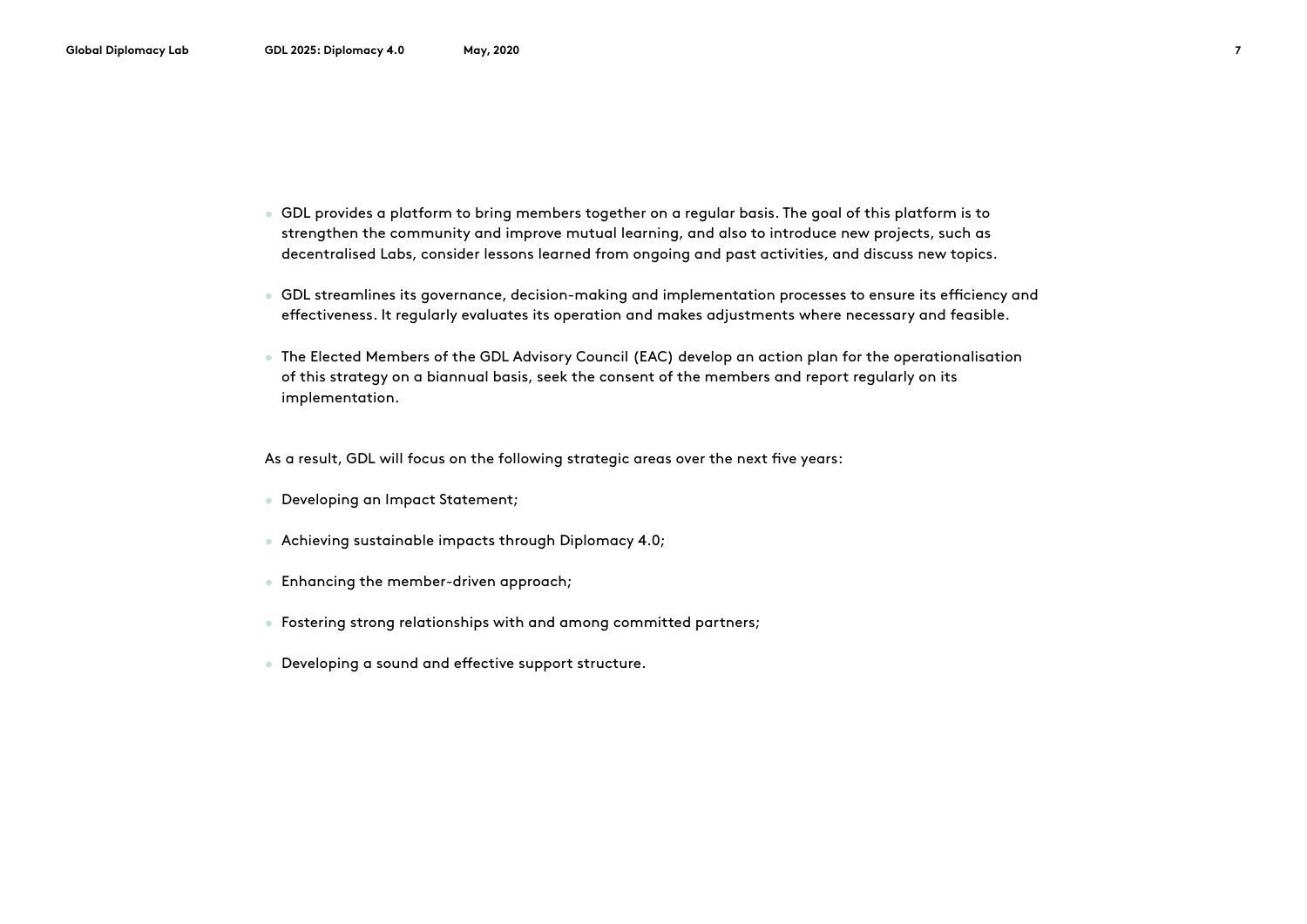| <b>Strategic Priorities</b>                               | Indicators                                                                                                                                           | <b>Envisaged Results</b>                                                                                                                                                                                                                                                                                                                                                                                                                                                                                                                                                                                                    |
|-----------------------------------------------------------|------------------------------------------------------------------------------------------------------------------------------------------------------|-----------------------------------------------------------------------------------------------------------------------------------------------------------------------------------------------------------------------------------------------------------------------------------------------------------------------------------------------------------------------------------------------------------------------------------------------------------------------------------------------------------------------------------------------------------------------------------------------------------------------------|
| 1. Develop an Impact Statement                            | Create a framework to capture<br>GDL's impact.                                                                                                       | Please see Annex A.                                                                                                                                                                                                                                                                                                                                                                                                                                                                                                                                                                                                         |
| 2. Achieving sustainable impacts<br>through Diplomacy 4.0 | GDL activities achieve demonstrable<br>impacts and contribute to the goal of<br>GDL (promoting Diplomacy 4.0).                                       | Foreign Ministries use formats and methods developed by GDL in five<br>diplomatic endeavours.<br>GDL events and activities are selected transparently, with member input, and<br>using standardised criteria.<br>GDL events are chosen based on those which best align with Diplomacy 4.0.<br>Sustainability, equal opportunities, diversity of the GDL itself: Since the Labs<br>will focus on the Sustainable Development Goals (SDGs), the GDL strategy<br>should also strive to make the GDL as SDG-compliant as possible.<br>Member-led funding contribution<br>Communication strategy regarding learning and insights |
|                                                           | Members gain a greater understanding<br>of key global issues, improve their skills<br>and build their capacity, and joint<br>learning is stimulated. | The GDL events and activities address members' needs, in terms of both<br>content and methodology.                                                                                                                                                                                                                                                                                                                                                                                                                                                                                                                          |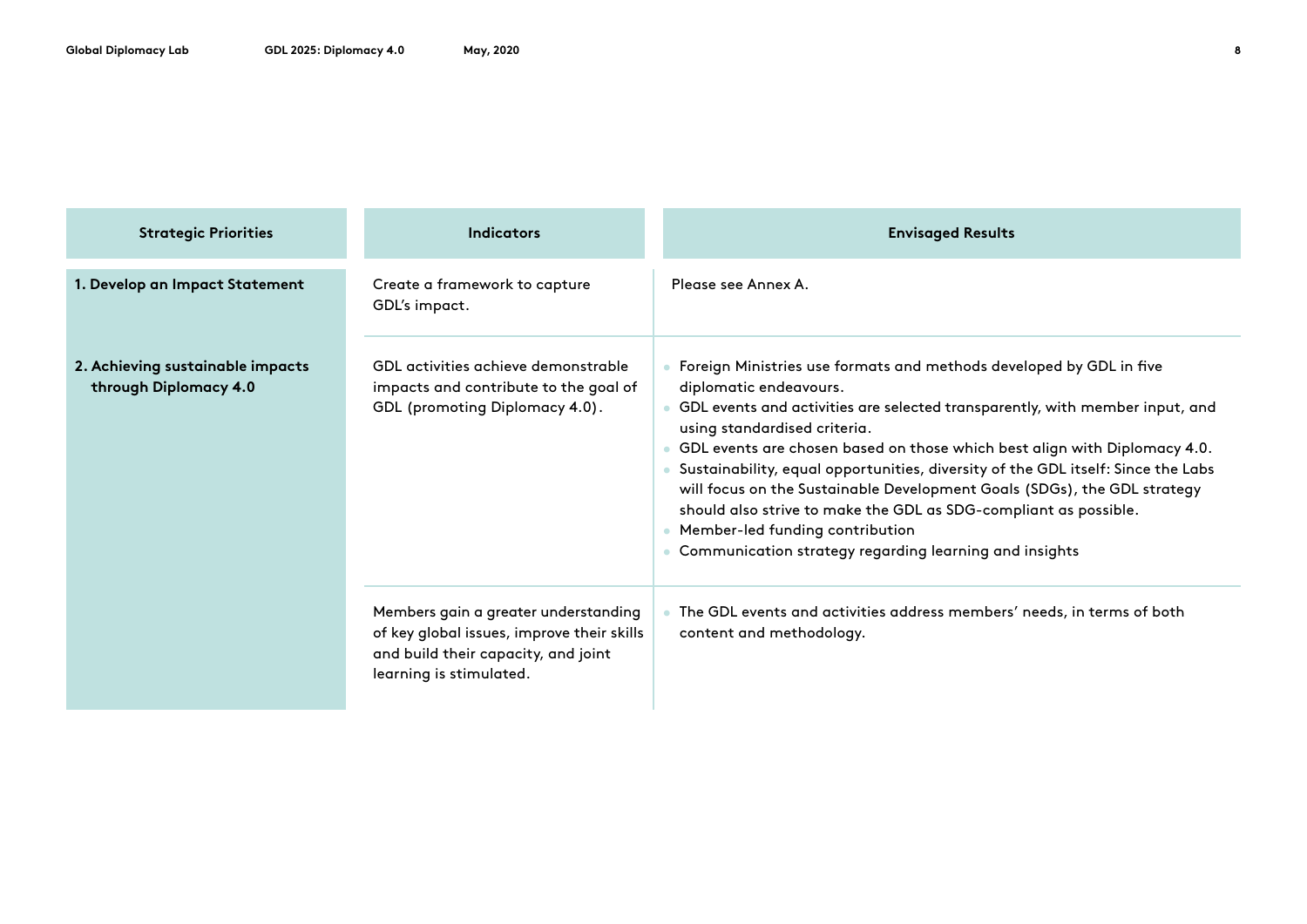| 2. Achieving sustainable impacts<br>through Diplomacy 4.0 | Partnerships are established with key<br>diplomacy stakeholders to enhance<br>their understanding of Diplomacy 4.0<br>and how it can be used to improve<br>their organisational learning, strategy<br>building and implementation. | GDL has set up several strategic partnerships with stakeholders in order to:<br>• provide them with expert knowledge and expose them to innovative<br>perspectives and approaches;<br>• help them to access international networks;<br>contribute to the development of their adaptive capacities and agility. |
|-----------------------------------------------------------|------------------------------------------------------------------------------------------------------------------------------------------------------------------------------------------------------------------------------------|----------------------------------------------------------------------------------------------------------------------------------------------------------------------------------------------------------------------------------------------------------------------------------------------------------------|
|                                                           | There is active engagement with the<br>SDGs with the aim of identifying<br>issues at the intersection of global<br>and local opportunities and the<br>challenges to be addressed.                                                  | GDL is recognised as a pre-eminent thought leader on the link between<br>the global and local levels.<br>• GDL's events and activities demonstrate an explicit link to the SDGs.                                                                                                                               |
|                                                           | A process of continuous learning and<br>reflection applies to all GDL events.                                                                                                                                                      | GDL provides a platform for diverse voices, views and opinions and fosters<br>their development.<br>Members co-create new methods and further develop the concept of<br>inclusive diplomacy.                                                                                                                   |

• GDL has contributed to the learning outcomes of traditional and non-traditional diplomats and their organisations as well as to scientific work on diplomacy. • Annual reports have shown that impact has been achieved on these levels

(based on qualitative and narrative evidence).

A body of knowledge is generated that can be of significant value beyond the

immediate scope of GDL.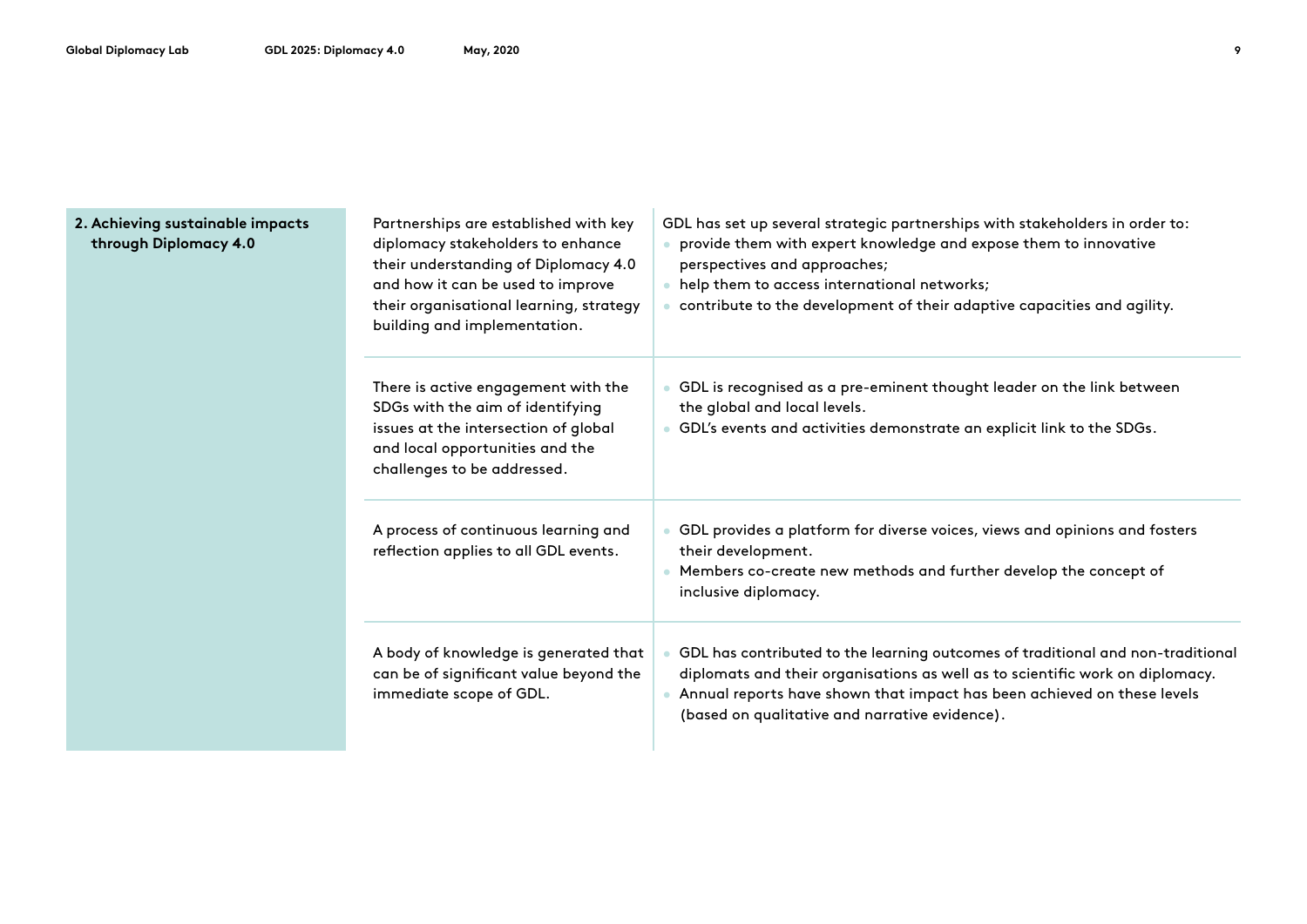| 3. Enhancing GDL's member-driven<br>approach                              | GDL is a well-recognised and diverse<br>global platform.                                                                        | . When selecting members, partners ensure diversity and inclusion with regard to<br>gender, geographic distribution, expertise, race and ethnicity, and ability.                                                                                                                                                                                                                                                                                                                                                                                                                                     |
|---------------------------------------------------------------------------|---------------------------------------------------------------------------------------------------------------------------------|------------------------------------------------------------------------------------------------------------------------------------------------------------------------------------------------------------------------------------------------------------------------------------------------------------------------------------------------------------------------------------------------------------------------------------------------------------------------------------------------------------------------------------------------------------------------------------------------------|
|                                                                           | Members receive support in managing<br>the scope and intensity of their<br>commitment to GDL.                                   | Every GDL member has signed the Members' Values and Expectations Charter.<br>Every GDL member who has committed to participate agrees to the terms of<br>engagement. This includes a certain number of pro-bono hours of commitment.                                                                                                                                                                                                                                                                                                                                                                 |
|                                                                           | A member-driven approach is taken<br>regarding GDL activities, events and<br>funding.                                           | • Members engage in planning and implementing GDL events and activities in<br>a co-creation process involving members and stakeholders.<br>Members engage in fundraising activities for GDL and/or individual events<br>they plan.                                                                                                                                                                                                                                                                                                                                                                   |
|                                                                           | Members contribute their knowledge,<br>skills and networks, thus helping to<br>improve and advance GDL.                         | GDL has effectively leveraged its members' expertise (e.g. on SDGs, facilitation<br>methodology or communication training) and has made pro-active use of its<br>members' (local) networks.                                                                                                                                                                                                                                                                                                                                                                                                          |
| 4. Fostering strong relationships<br>with and among committed<br>partners | A partnership strategy is developed<br>with respect to leading partners,<br>strategic network partners and service<br>partners. | An effective partnership strategy is in place, wherein at least the following<br>partners are distinguished:<br>· leading partners who provide funding and legitimacy to GDL;<br>• strategic network partners who provide GDL members with opportunities<br>to share GDL's approach and methodology;<br>• service partners who provide a wide variety of services, depending on<br>GDL's needs.<br>• The partners' relationship to each other is based on four criteria:<br>representation, reciprocity, responsibility and responsiveness.<br>Representation of (traditional) diplomats is assured. |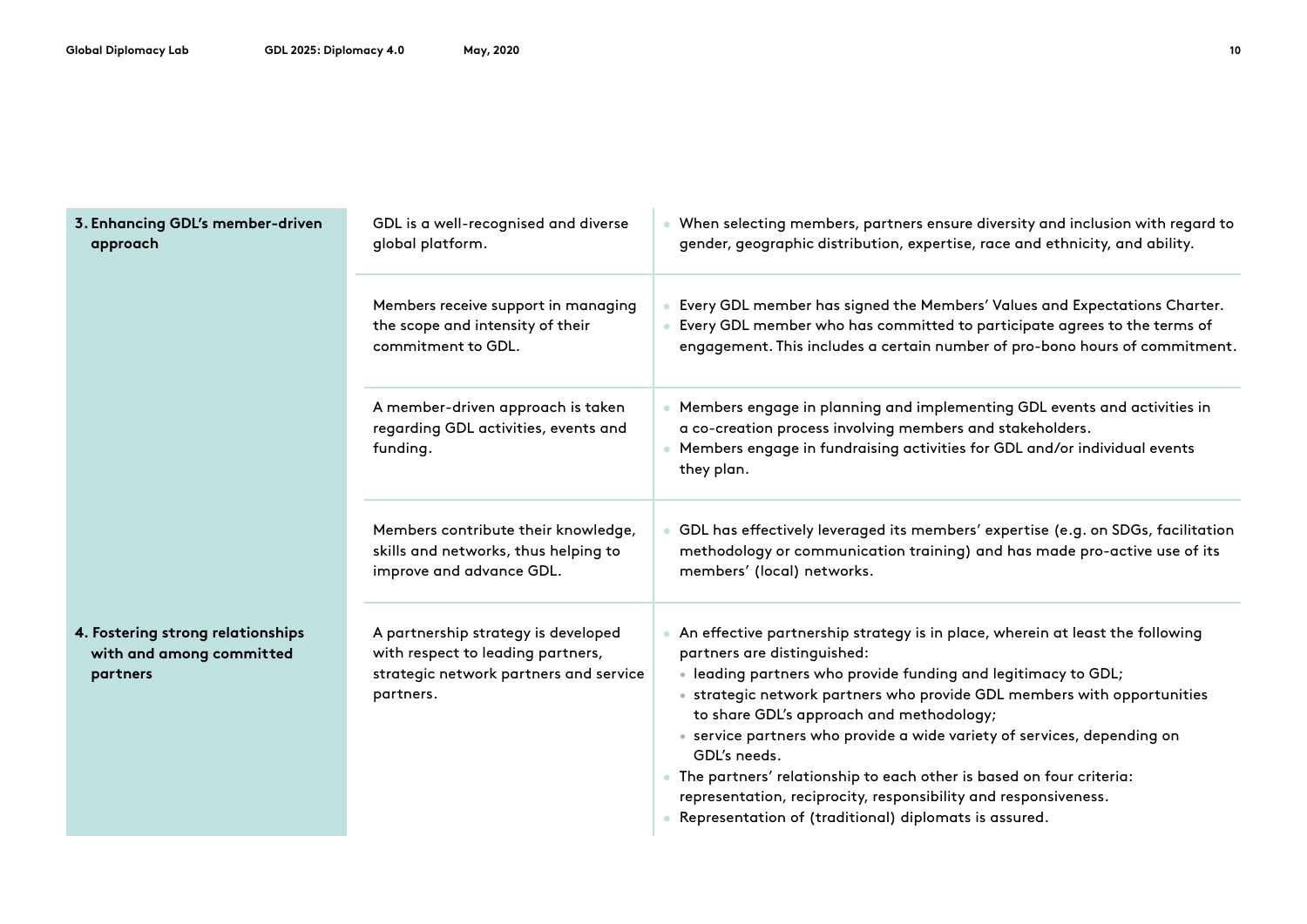#### **5. Developing a sound and effective support structure**

| Communication:<br>Impacts and members' contributions<br>are documented and shared.                                                                                                 | • A communication strategy is implemented.<br>GDL activities and impacts are effectively showcased to external audiences.<br>$\bullet$<br>GDL uses social media to communicate its key messages, with members<br>$\bullet$<br>making an active contribution.<br>• Members and partners use their communications to improve visibility,<br>branding and marketing.                                                                                                                                                                                             |  |
|------------------------------------------------------------------------------------------------------------------------------------------------------------------------------------|---------------------------------------------------------------------------------------------------------------------------------------------------------------------------------------------------------------------------------------------------------------------------------------------------------------------------------------------------------------------------------------------------------------------------------------------------------------------------------------------------------------------------------------------------------------|--|
| Governance:<br>GDL's governance is strengthened<br>as a result of a focus on the roles<br>and responsibilities of all actors; the<br>member-driven approach is embraced<br>by all. | A member-driven governance structure and processes are in place which ensure:<br>• clear roles and responsibilities for all actors (Member and Partner Charters)<br>and accountability mechanisms;<br>• transparent criteria for the selection of GDL members, ensuring diversity and<br>inclusion with regard to gender, geographic distribution, expertise, race and<br>ethnicity, and ability;<br>GDL events and activities are selected transparently, with member input,<br>and using standardised criteria;<br>• representation of classical diplomats. |  |
| <b>Financial sustainability:</b><br>Partners and members share<br>responsibility for funding.                                                                                      | • A sustainable business model based on the value proposition is developed<br>which provides multiple revenue streams.<br>• A fundraising strategy is co-designed by members and partners and jointly<br>implemented.                                                                                                                                                                                                                                                                                                                                         |  |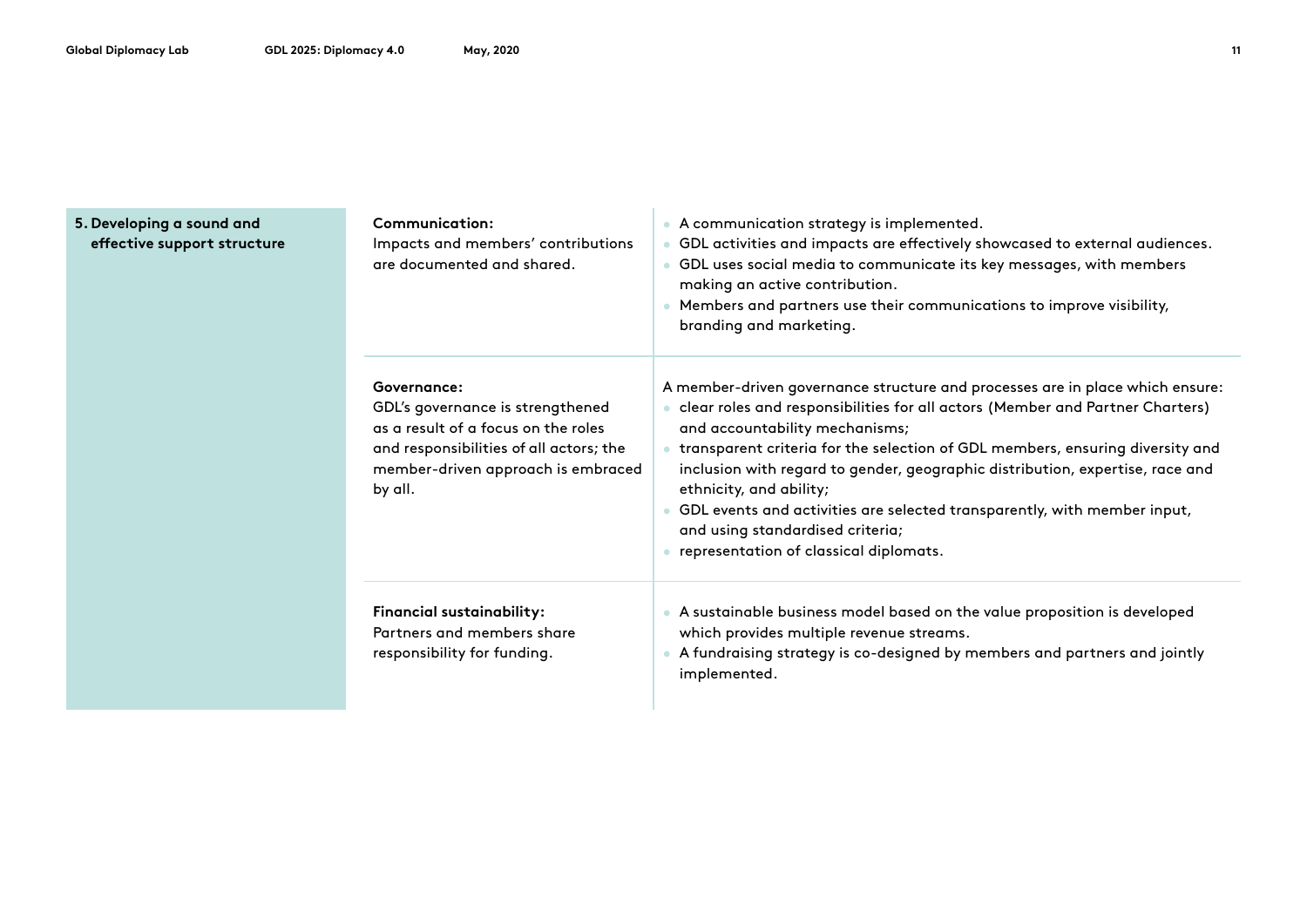### **Communications strategy**

GDL will make concerted efforts to showcase its activities to targeted, external stakeholders, communicate its main goal of promoting Diplomacy 4.0, establish new partnerships, and demonstrate impact. This could take the form of storytelling in innovative formats (e.g. lightning talks, pop-ups), providing a platform for GDL expert member voices at established fora, and curating by members, with the overall aim of increasing GDL's visibility.

#### **Governance**

GDL has an effective governance structure. In the next five years, it will further improve its governance by refining the roles, responsibilities and participation levels of all members, partners and other stakeholders of member-approved charters in each respective area. When selecting new members, the Advisory Council will ensure diversity with regard to geographic distribution, expertise, race, gender, ability, ethnicity, socioeconomic status and culture. The Advisory Council will also ensure that traditional diplomats are represented in the governance of GDL. The Advisory Council will establish a process which is **transparent** to members when shortlisting and selecting GDL-approved events and activities.

### **Financial sustainability**

Financial sustainability is the shared responsibility of partners and members. Partners ensure the base-level funding. In the case of events proposed by members, responsibility for funding is shared. This can include external fundraising.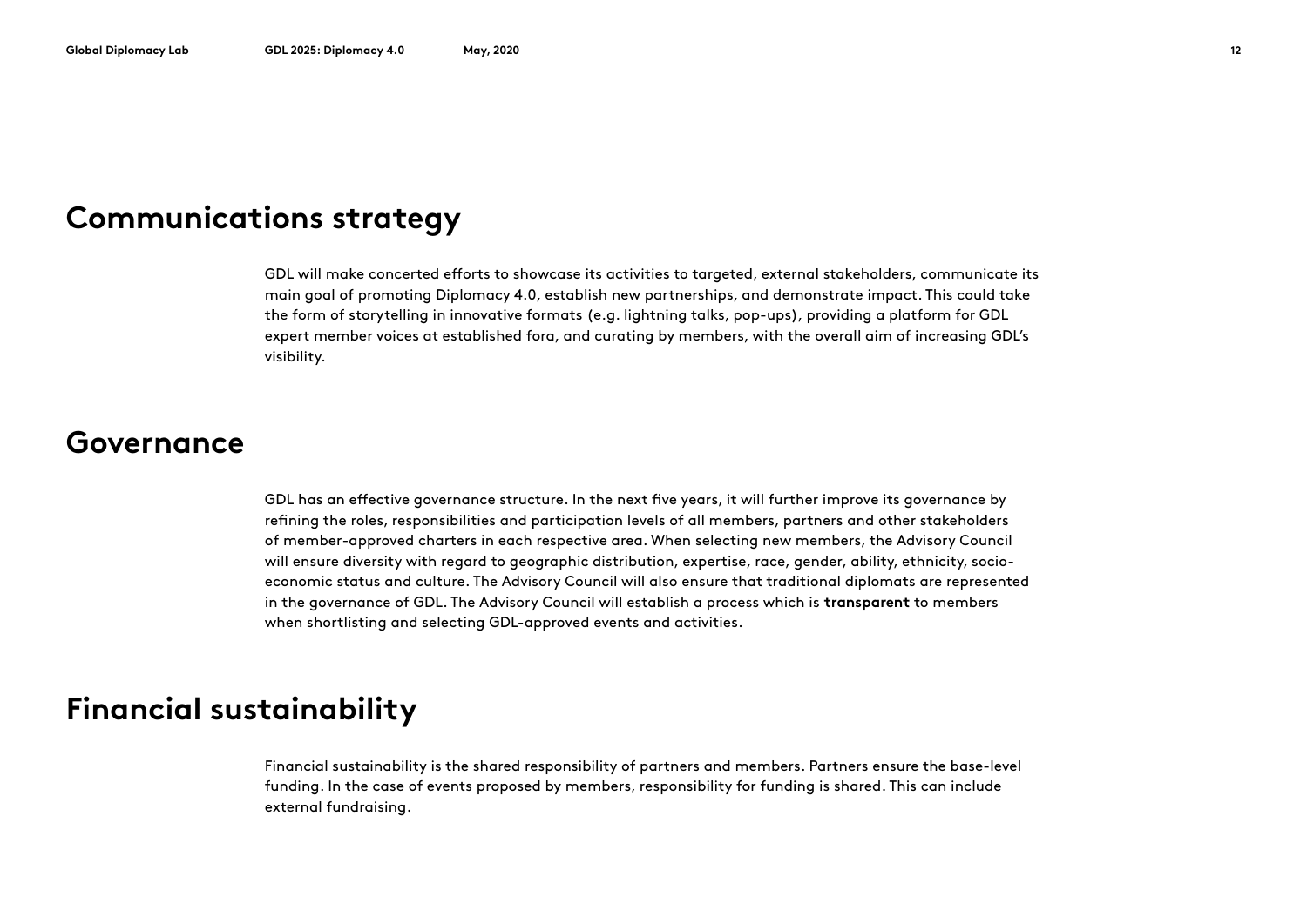#### **Next steps**

- The EAC will produce an **implementation plan** for this strategy and report to the GDL Advisory Council (AC) annually. The implementation planning process, including criteria for the global-local interface, impact, value proposition and diplomacy, will be transparent to members.
- To achieve **impact**, GDL will create a set of **standardised criteria** for activities which include strategic relevance, impact, shared funding responsibilities and support of Diplomacy 4.0.
- Establish a process for shortlisting and selecting GDL-approved events and activities which is **transparent** to members.
- Develop a **communications strategy and implementation plan**.
- A **Members' Values and Expectations Charter** needs to be developed, focusing on membership and participation in activities. This charter should include the time, resources and funding members can expect to contribute.

#### **Developing the strategy**

This strategy document was designed via a member-led stakeholder feedback loop including interviews with partners and members, member surveys and webinars. The collaborative process during which the GDL worked with the Rotterdam School of Management's Partnerships Resource Centre at the Erasmus University is documented in **Annex B**.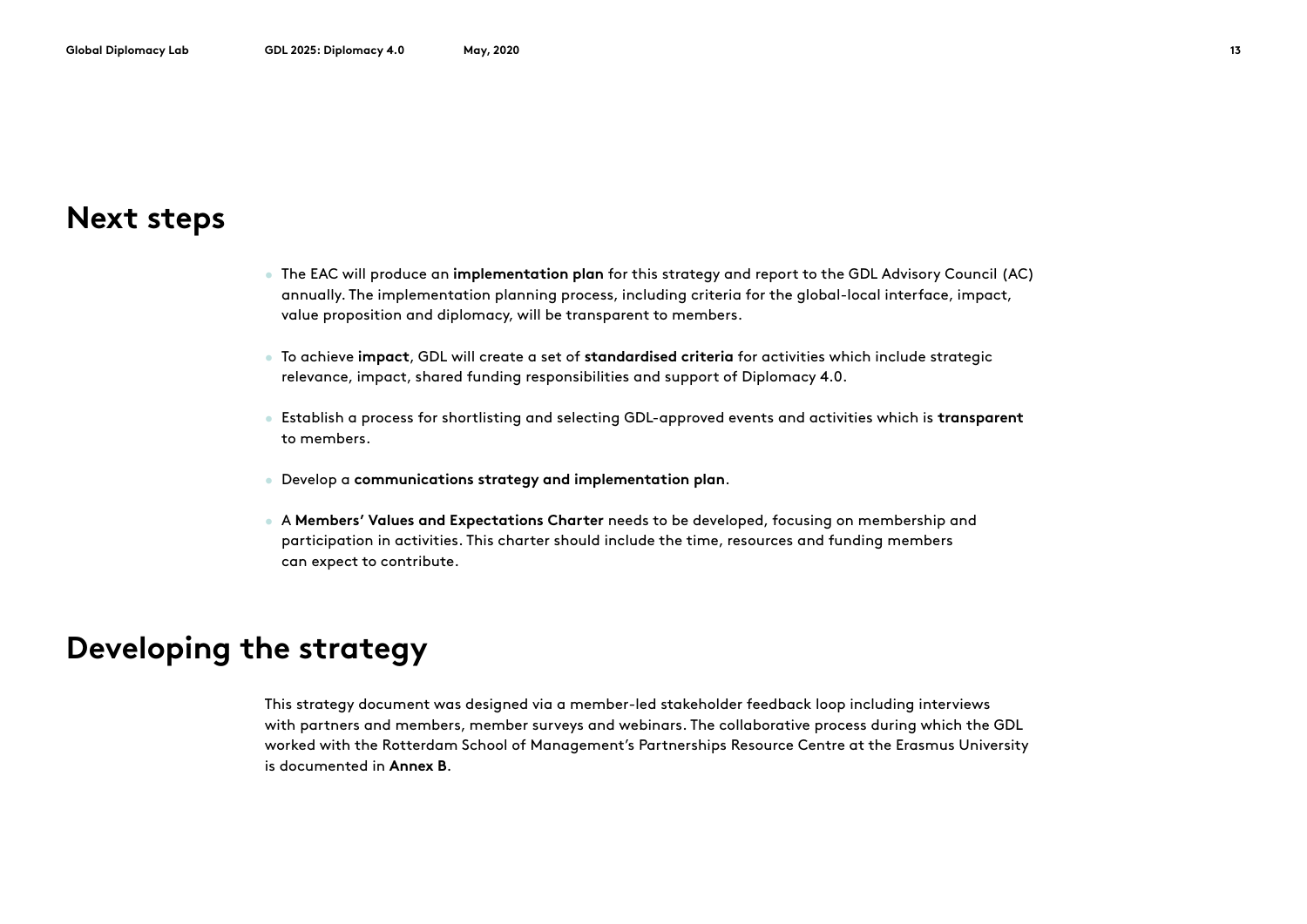#### **Annex A**

### **GDL's Impact Statement**

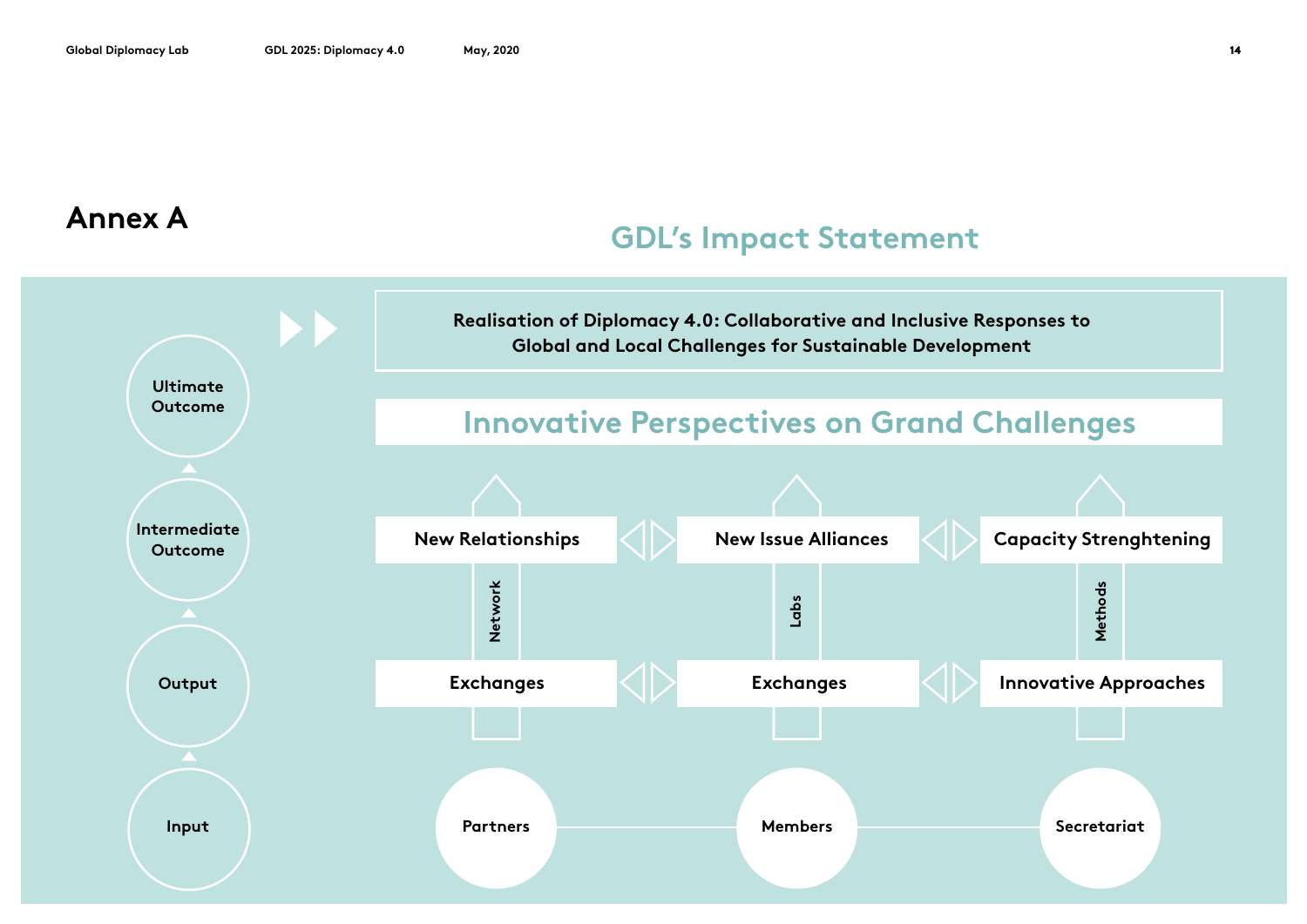#### **Annex B**

#### **The story of GDL's strategy development**

#### By Marieke de Wal and Stella Pfisterer

*In the summer of 2019, in warm and colourful Accra, Ghana, a group of GDL members and representatives of the GDL Secretariat and the GDL partner institutions meet for the first time to work on a new strategy. The workshop starts with a circle conversation about the value of GDL. Different points of view are discussed, varying from the personal connections members were able to make, the interesting other perspectives that are brought to the table, the chance to exchange challenges and opportunities. Then they are asked to think of a metaphor: which image or story best reflects the meaning of GDL? One of the participants starts talking about a journey, a search for the unknown: "it is not about where GDL is going but more about which way to travel. It is like building the boat while sailing."*

### **A challenging assignment**

GDL wanted to take stock and decide on its future direction. While members and partners experience a great drive and commitment to be part of the GDL community, there were different perceptions on how far, and at what level, GDL's activities achieve tangible and measurable impact. The five-year anniversary of GDL provided the right moment to reflect on what GDL has achieved so far and what its future goals should be. The assignment was challenging: GDL's future strategy must be supported and owned by its members. At the same time, it should leave enough space for new members to co-shape the GDL further in the years to come. A group of selected GDL members, facilitated by the Partnerships Resource Centre, worked on it for more than a year.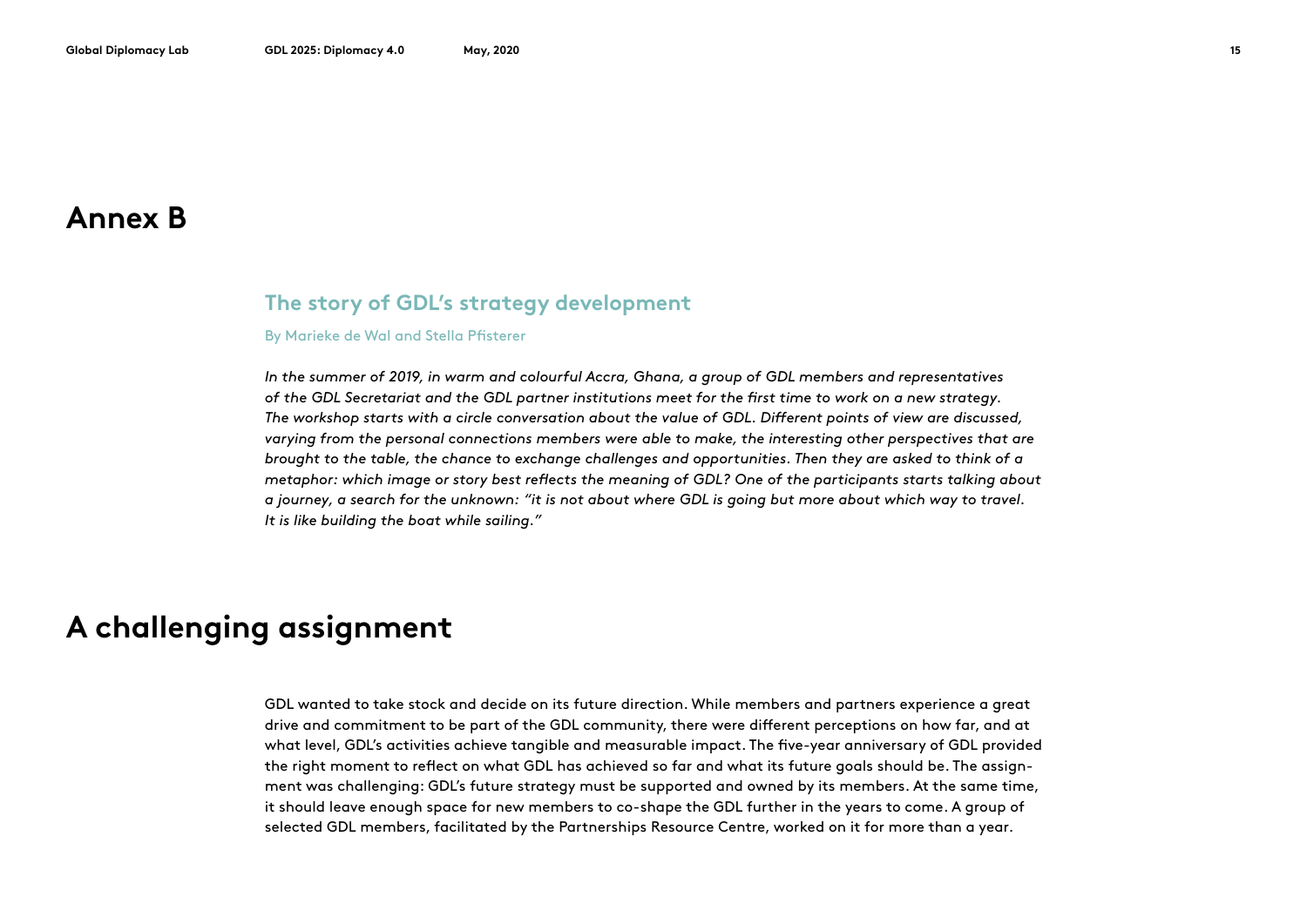#### **A co-created strategy**

Formulating the strategy for an experimental platform such as GDL requires a tailor-made approach. It was determined by three interrelated key aspects that characterise GDL.

GDL is a **member-driven platform**. In other words, GDL leans on a self-managed network in which members are responsible for delivering, supported by a Secretariat but without the usual managerial supervision or accountability mechanisms. On the one hand, this allows the strategy development freedom and creativity. On the other hand, the lack of clear guidelines can feel unfamiliar and uncomfortable. The most important reference point was the members. Therefore, the strategy approach required various mechanisms for involving members throughout the process. Ultimately, the strategy should be owned by the GDL members.

GDL is characterised by **diversity of ideas and approaches** due to its wide variety of members. With more than 200 members in 2020 – some more active than others – and some 40 new members joining GDL every year, this issue was a key challenge for the GDL strategy process. Feedback loops by members and partners were integrated into the strategy process. This required building on each other's ideas instead of pushing own ideas and preferences. And an important element for decision-making was consent. This means that, while members may not fully agree with a decision that has been made, they can live with it. But it is important that members had the possibility to contribute their ideas and opinions, also later on in the implementation of the strategy.

GDL develops new formats and processes for a more inclusive diplomacy. It is **not known how exactly this will look** in five years from now, or how diplomacy and the notion of inclusivity will evolve during this period. GDL is therefore not a project with clearly defined outcomes and indicators that can easily measure and attribute the impact of its activities. It goes beyond well-known strategy formats. Above all, it requires courage to work with the unknown. It also requires the members' confidence that the strategy group will work on their behalf.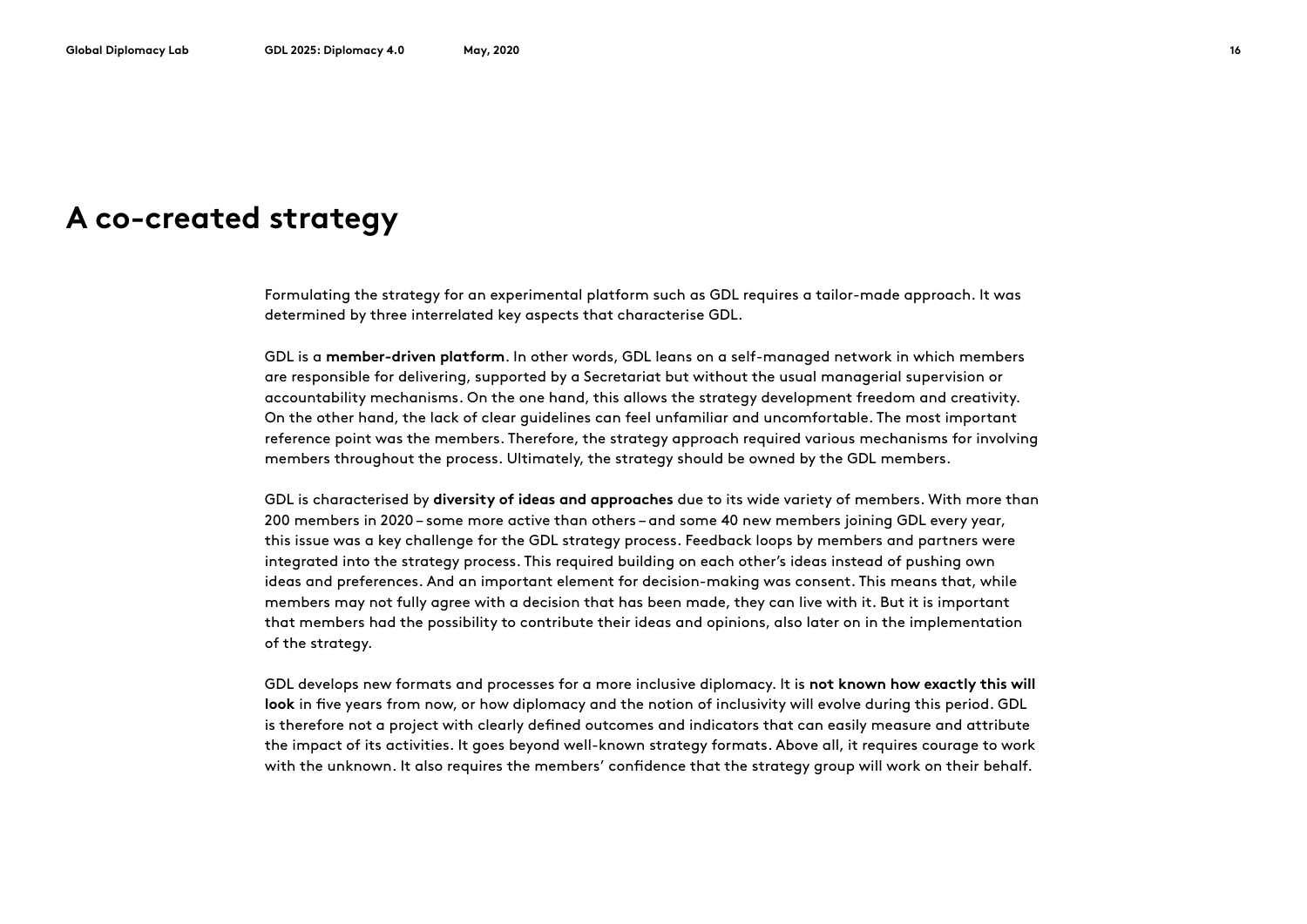#### **What comes next?**

Identifying and developing this approach – building the boat while sailing – was from time to time challenging, but a valuable learning experience for all involved. The final strategy document envisions a Diplomacy 4.0 and embraces a wide variety of ideas that represent the diversity of GDL members and partners. The next step will be to operationalise and execute the strategy within the next five years. Every member is welcome to take ownership and responsibility for this process.

The Advisory Council selected GDL members Marty Castro (chair), Eirliani Abdul Rahman, Johannes Braun, Theresa Carrington and Elsa Marie D'Silva to be part of the Strategy Group (SG). Senta Höfer participated on behalf of the Secretariat. The SG worked closely with Marieke de Wal and Stella Pfisterer of the Partnerships Resource Centre (PrC) of the Erasmus University Rotterdam, Netherlands.

The PrC is a flagship research centre of the Rotterdam School of Management (RSM), Erasmus University Rotterdam (EUR), in the Netherlands. PrC's collaborative action research approach incorporates innovative and state-of-the-art insights concerning multi-stakeholder engagement and continuous (but structured) iteration processes between theory and practice. Recently, PrC's researchers Marieke de Wal and Stella Pfisterer collaborated with the GDL Secretariat and member groups to develop their next 5-year strategy.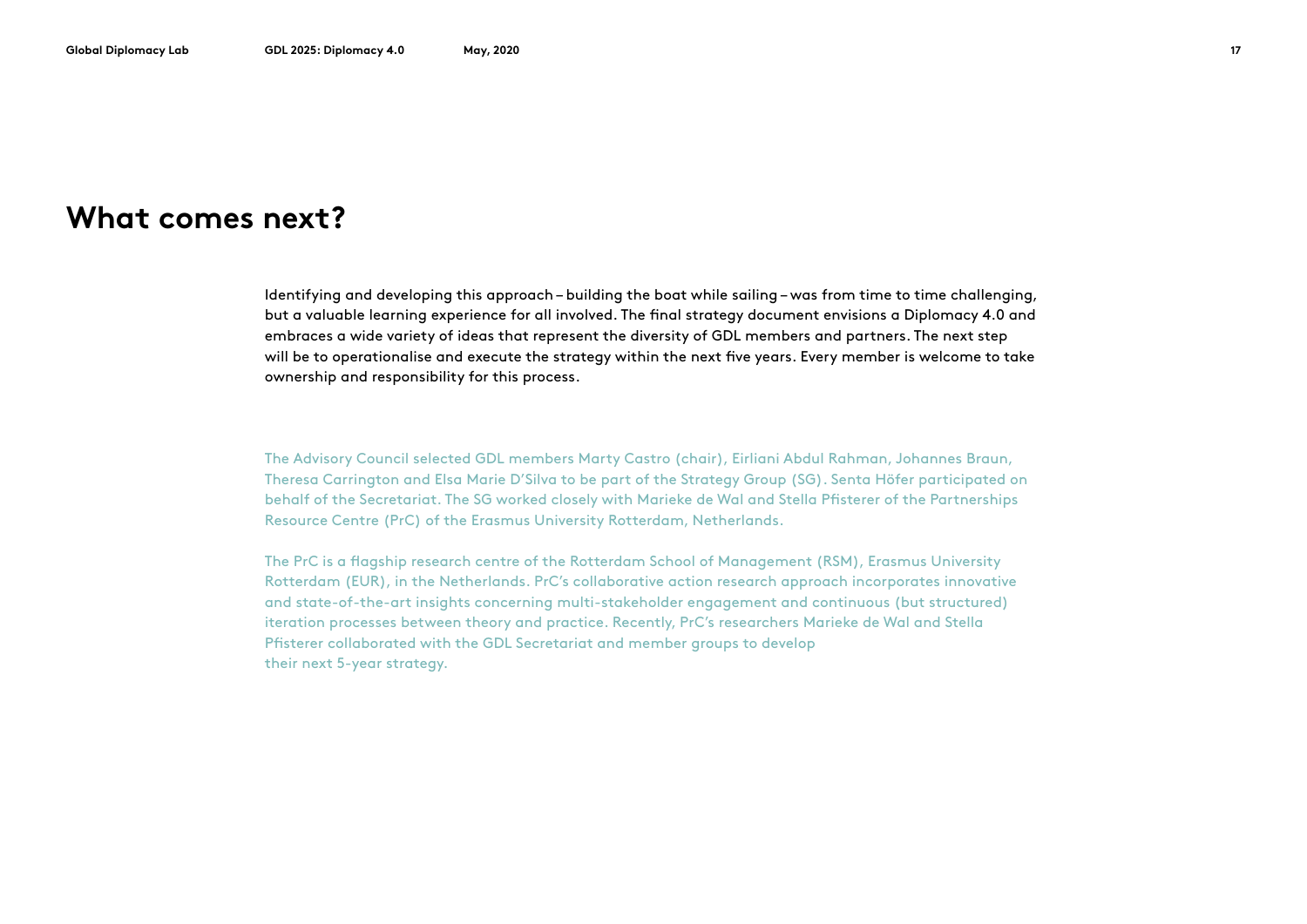#### **The story of collaboration between the GDL and the PrC:** One GDL story, all GDL stories

#### By Marieke de Wal and Stella Pfisterer

*Afterwards they all agreed that it had been an extraordinary evening, something they had never experienced before. It was early February, just an ordinary Monday evening in wintry Berlin. More than twenty GDL members gathered at the dinner table. While it had been raining the whole day, they had worked hard on the new strategy and the programme for the Summit that was supposed to take place in May to celebrate GDL's fifth anniversary. The facilitators had given each of those present a question in advance: think about your most memorable moment at the GDL. When was it, what happened, and why is it so memorable for you? The assignment was to keep the request secret and to find a suitable moment to tell their story during dinner.* 

*That was exactly what happened: they told each other their stories. Sometimes funny, sometimes inspiring and often moving stories. Stories full of new insights, lessons, challenges, surprises. Stories about what they had experienced and learned through GDL. The conversation started and went on, people listened closely, profound questions were asked. There was no discussion leader, no chair(wo)man. The group led the conversation collectively. It was an exciting and at times touching conversation with more than twenty people without mutual interruptions or side discussions. It was an experience in which all the unique characteristics of GDL came together: the members were leading, there was room for each and every voice, and, by using the potential of the group, an impactful conversation started.*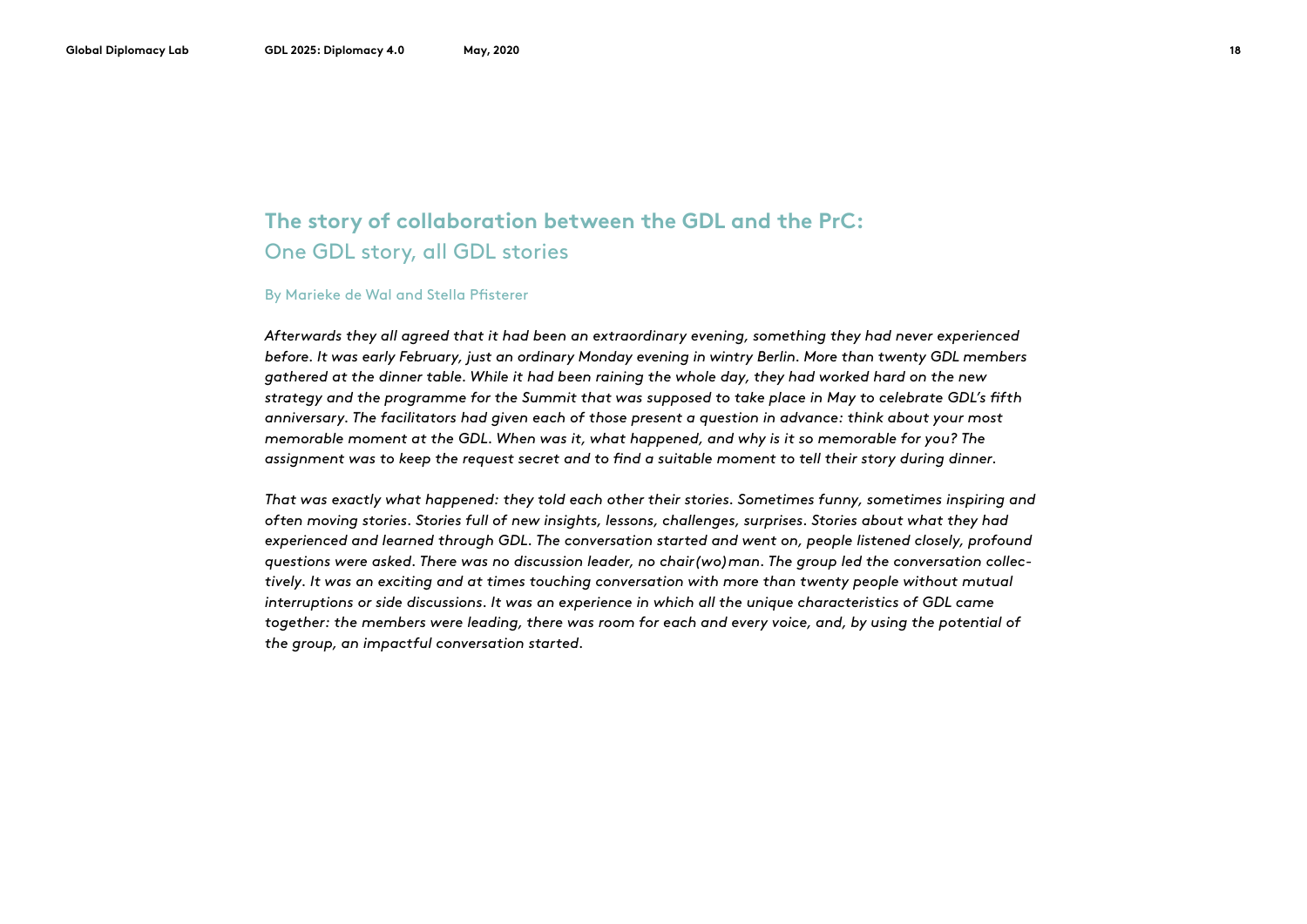#### **Collaboration drives innovation**

For over a year, the Partnerships Resource Centre collaborated with GDL as its knowledge partner. The joint learning question was: how can cross-sector collaboration be a driver for innovative thinking and practice in developing the future strategy for GDL? The challenge for the PrC researchers was to facilitate a collaborative process.

This appealed greatly to the PrC's adaptability and willingness to move along with the process. Because although it was clear what should be delivered – a co-created and co-owned future strategy – there was no clear idea about the way forward. In fact, it turned out that participants had very strong and sometimes very different views of what GDL's strategy should be and how to develop it.

### **Dealing with uncertainty is key**

Early in the process, it became clear that dealing with uncertainty and balancing tensions is crucial. It is not known what future diplomacy should look like. GDL explores exactly this: what is needed in terms of competences, capacities and resources to formulate the new agenda for collective action? However, this exploration is likewise characterised by uncertainty.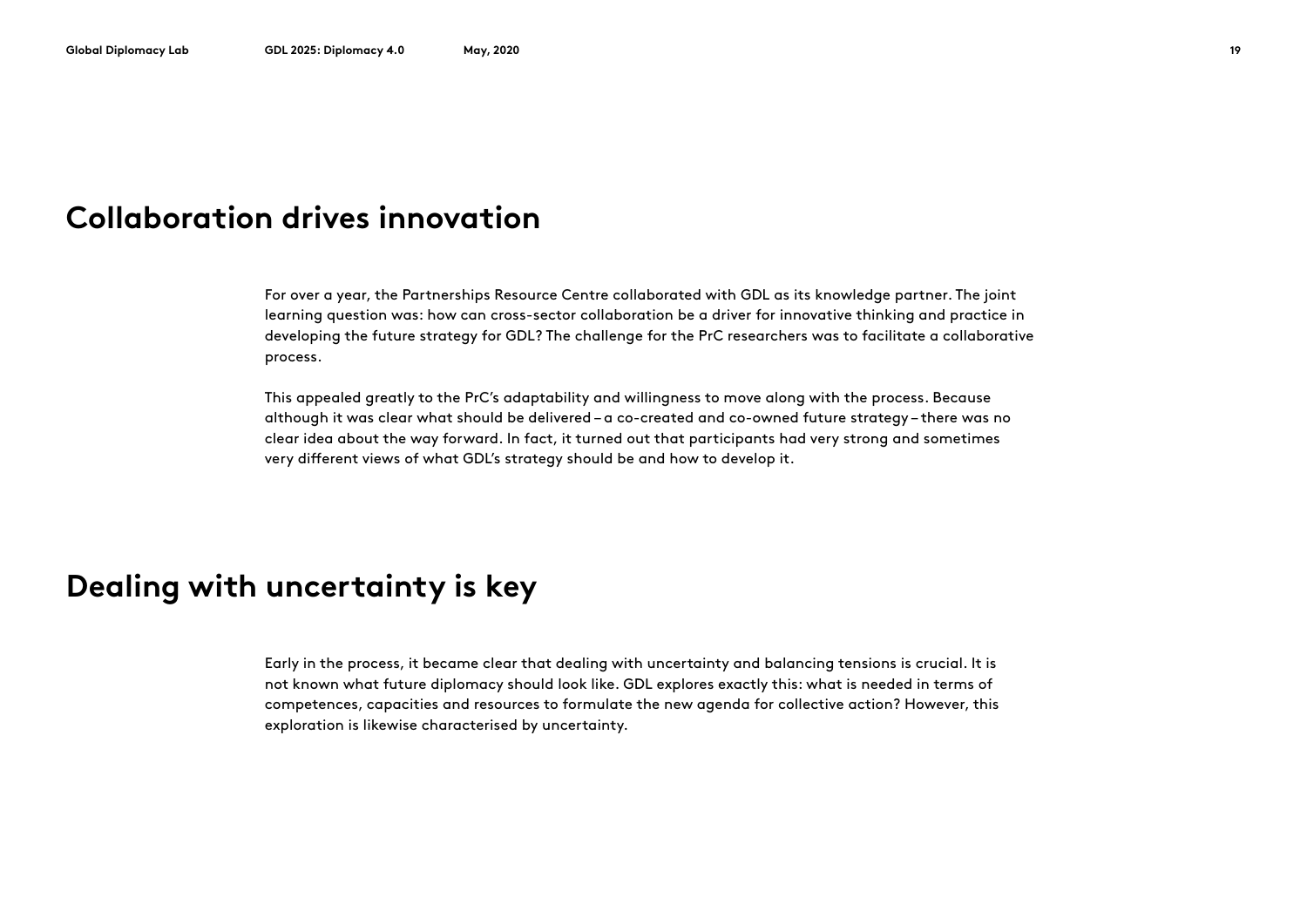Committed GDL members are driven by the conviction that collaboration is necessary to develop new ideas, approaches and methods. But how that should be done, never mind what this new way of working will look like, is as yet unknown. In that process GDL deals with at least three tensions.

### **Doing things differently**

There is a clear appetite for doing things differently. Because the way we were thinking and acting is not effective any more, there is a need for new perspectives, additional voices, diverse points of view. But how to mix and mingle them? In a way, everyone is attached to how he or she has learned to do things. Bringing together people from various backgrounds and cultures and with different fields of expertise, as GDL does, is an important first step.

#### **Diversity is the basis**

Within GDL, members expect to be seen and heard. In fact, the recognised value of their specific perspective is exactly why they contribute to GDL. Inclusivity is key. However, it is not about adding up the individual perspectives; it is about creating a collective new point of view, in which everyone can recognise themselves. A new starting point, based on the variety of inputs.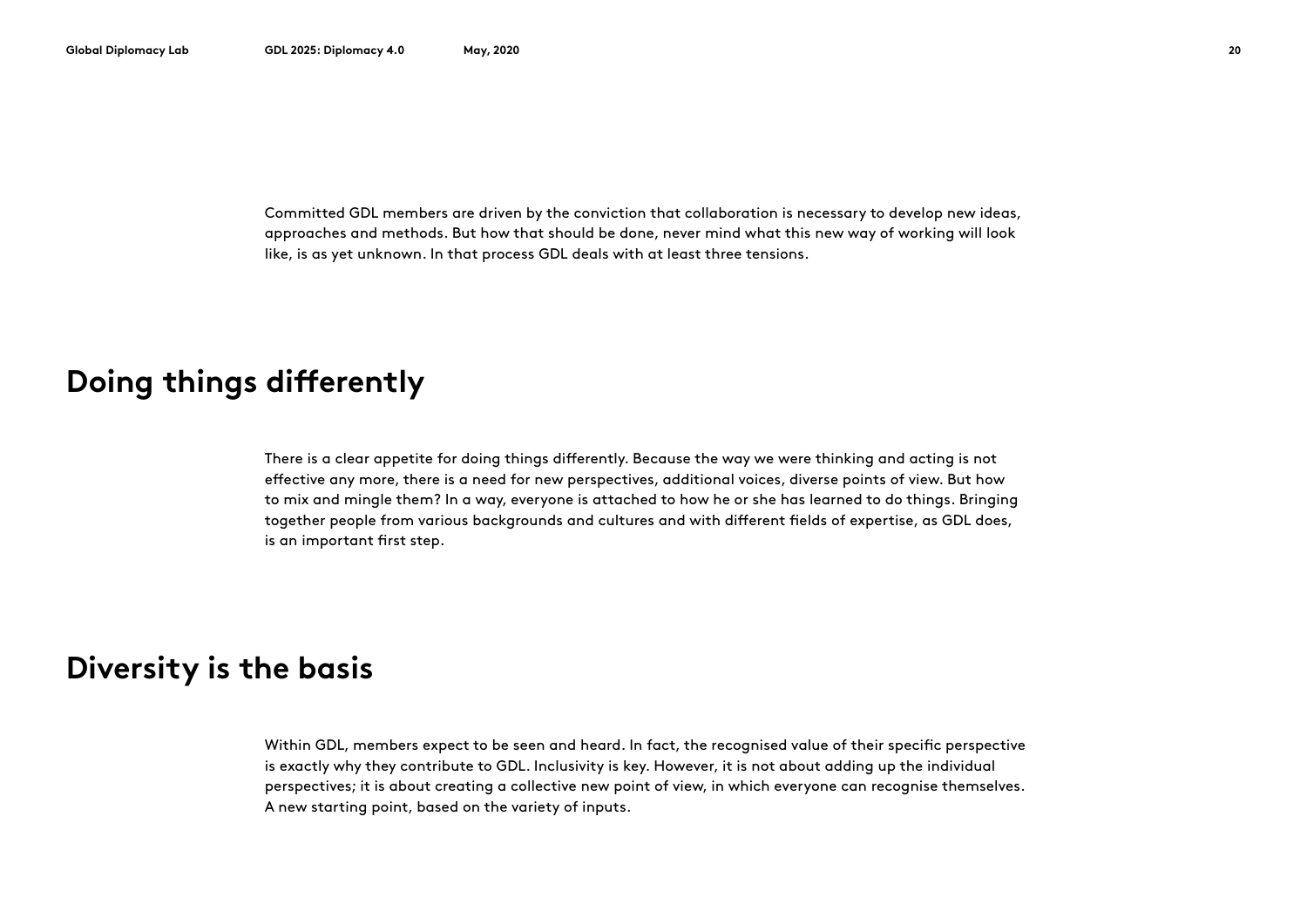#### **Process versus impact**

Based on the urge to do things differently and building on the variety of perspectives, the focus is often on new methodologies. New ways of interacting, involving head, hands and heart. But the focus on process can clash with the need for concrete results. GDL members also feel an urgency to act.

### **A balancing act**

It is not about choosing one over the other. Striving for concrete impact is not possible without paying attention to the process. And vice versa. The challenge is in the balancing act. By experimenting, by providing and holding space to fully experience these tensions. That was what PrC's facilitation was all about: an excellent and thorough stocktaking and preparation, stepping back where appropriate, with full confidence in the potential and capabilities of the group.

Like that balancing act on that Berlin Monday evening. Where GDL members balanced each other's stories. By appreciating them all equally. By being open to what happened at that moment. To jointly create an experience that had profound impact, on both an individual and a collective level.

That sums up what GDL is about: allowing members to create meaningful connections, to exchange experiences, to share their stories. That is how a movement is created: the first and consecutive steps – towards an inclusive and sustainable diplomacy.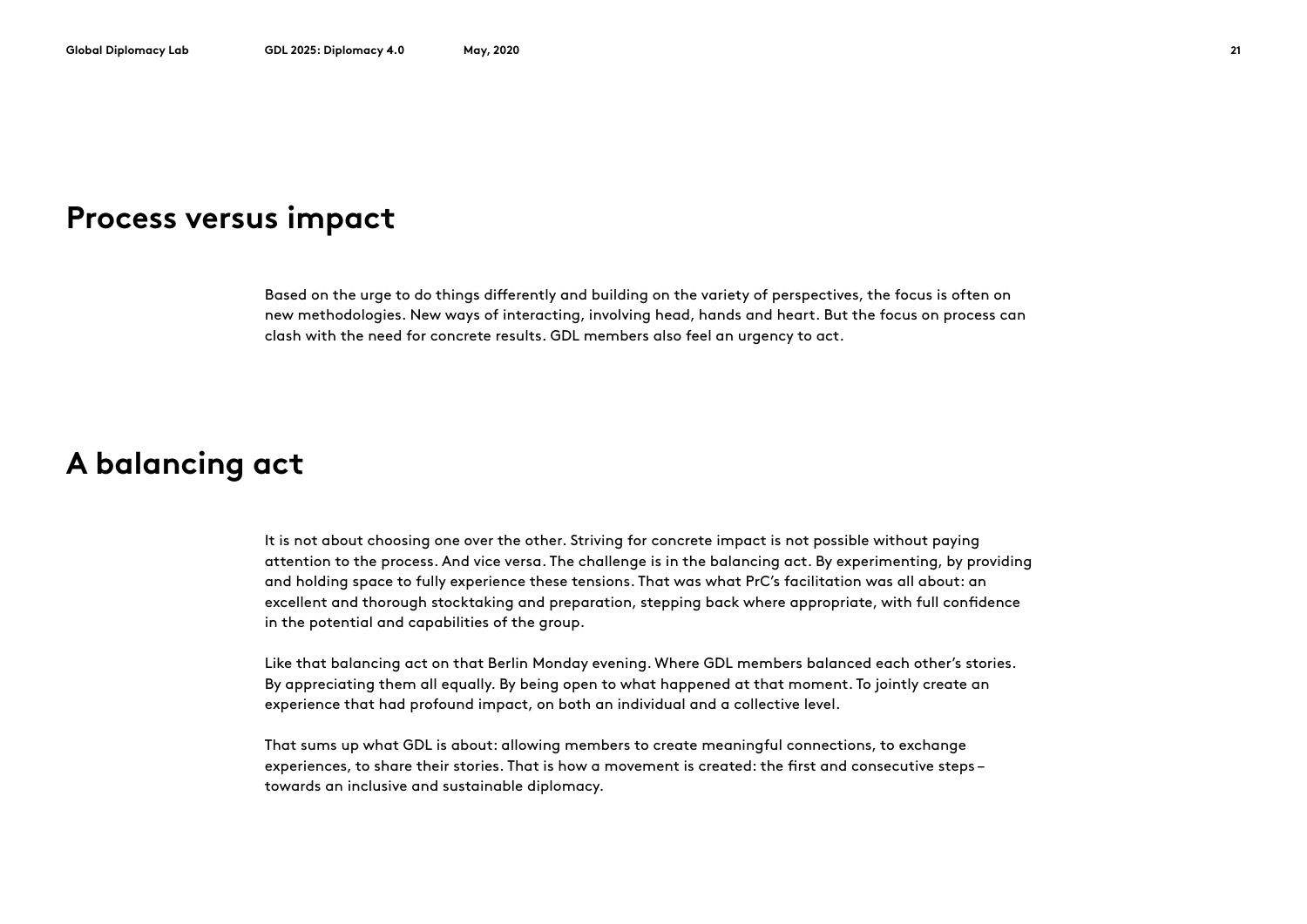#### **Annex C**

Memo: Ideas and Guidance on the GDL Strategy 2020–2025 To: The Global Diplomacy Lab Elected Advisory Council Date: 18 February 2020

#### **1. Introduction and purpose**

The following strategic plan is based on the evolution of GDL over the last five years and not to be understood as a revolution. The dozens of interviews and exhaustive member feedback loops conducted over the past year revealed that GDL should not fundamentally change what it is doing today. However, four issues were consistently identified, indicating that strategic enhancements were needed.

Based on stakeholder feedback and discussions, the Strategy Working Group developed the following four-part strategic framework:

- A clear definition of GDL's unique vision of diplomacy after 5 years: a **definition of a more inclusive diplomacy**, what we call "Diplomacy 4.0", delineating GDL's approach towards real world challenges.
- A clear **value proposition**: a proposition encapsulating the value that GDL and its unique member-driven processes bring to the world.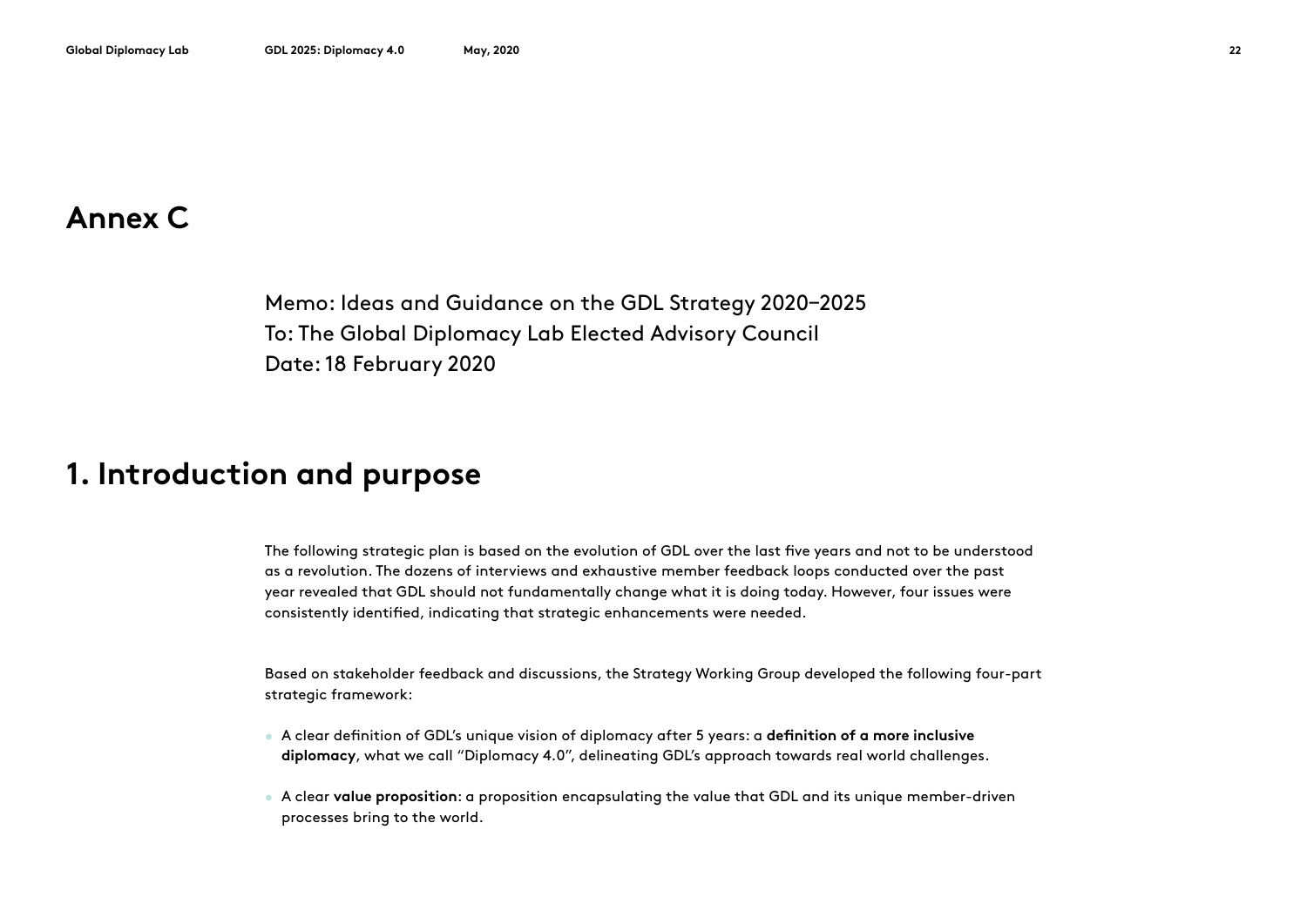- A clear definition of **GDL's intended impact**: There is a need to develop streams of value-creation which will help achieve impact and to clearly define the two types of impact which emerged during the first five years of GDL's existence. These can be classified as **internal** (relating to GDL membership and partners) and **external** (e.g. relating to challenge holders). The impact typology developed in the strategy will allow GDL's methodologies and our member-driven processes to contribute to a more agile form of diplomacy.
- Enhanced **transparency:** a clear framework for transparency, achieved through standardisation of governance and related processes.

**Purpose of this memo:** To inform the ensuing discussions and support the implementation of the strategy, we have compiled some of the main lessons learned and proposals for implementation developed over the past year in this memo. We trust you will find them useful.

### **2. Impact**

While GDL has always had some impact at the **level of challenge holders (external organisations)** as well as at the **personal level (for both members and internal challenge holders)**, GDL Lab formats attempt to achieve equal impact at both levels at the same time. However, due to time constraints and limited resources, it is not possible for GDL Labs to be fully effective or excellent in either category. We felt strongly that both areas of impact creation (value added by GDL) could be strengthened by establishing separate formats that focus on the respective categories. While there is always some overlap, these impact categories are **separately defined** in the following section for reasons of **conceptual clarity**. Their **structural implications** are laid out further below followed by thoughts and proposals on communication, learning and the business model.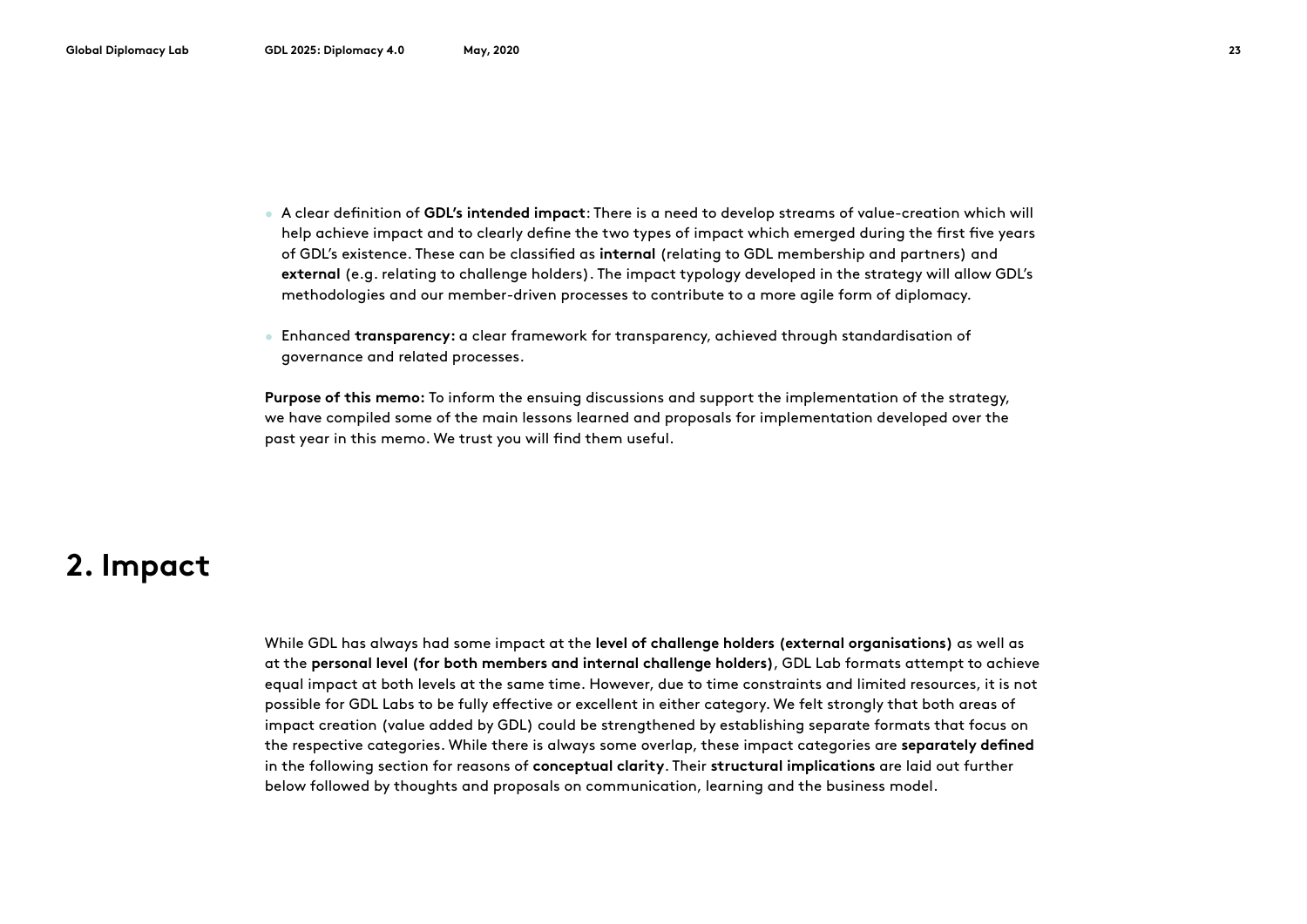#### **"Internal" impact** = change at the level of people **(individuals)**

**Main target group:** GDL members, individuals representing challenge holders and local partners (participating on their behalf).

**Activities:** One larger event as a platform enabling individual members to engage with GDL and each other and helping to build a community of like-minded leaders. It is important to note that this event has no specific challenge holder but empowers members, builds their capacities and serves as the **"home base" from which GDL members (e.g. in teams) then undertake different ventures and implement projects in order to achieve external impact** (see section on GDL Summit below).

#### **Outputs:**

- Learning through capacity-building processes and external inputs.
- Learning through interaction with other members.

#### **Outcome:**

- GDL members' capacities and skills increased.
- Access to networks enabled; networks expanded.
- Thought leadership and inspiration generated.

**Action catalysed** (Important note: see section on the Summit below – one important outcome of the Summit would be that **GDL would take decisions on projects and motivate members to engage and participate in them, thereby laying the foundation for external impact.)**

**Impact:**

- **Change in members**, which will be borne out by their participation in GDL projects with the aim of achieving external impact.
- **Change in people** (members and potentially other participants), which will lead to impact through their professional/pro-bono work.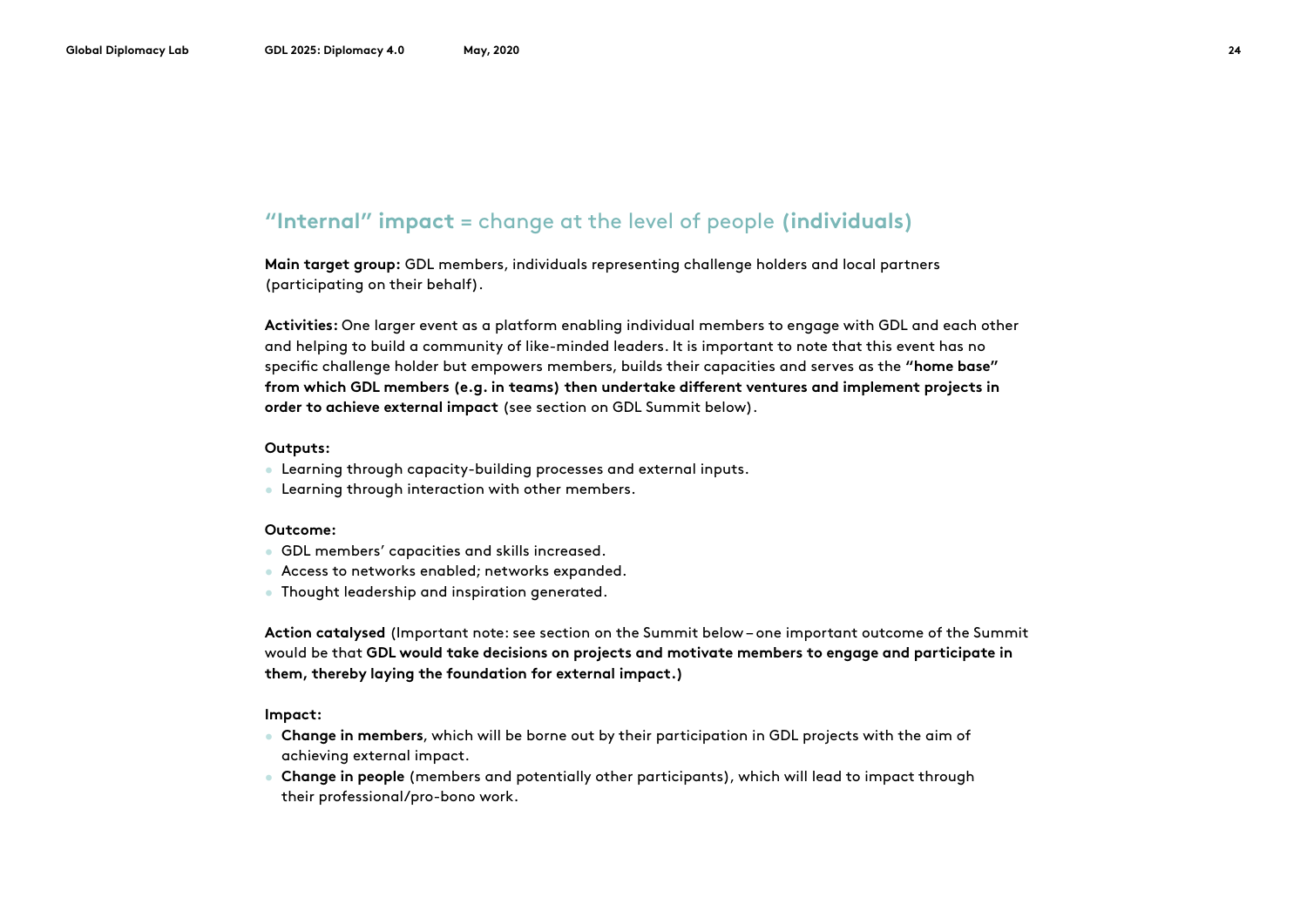#### **"External" impact** = change at the organisational level (processes, policies)

- **Main target group:** local partners/challenge holders, but also leading partners (e.g. the Federal Foreign Office).
- **Activities:** depends on the challenge; needs to be developed by the selected GDL team; concept needs to fulfil GDL pre-set criteria.
- **Output:** GDL team develops recommendations, reports and specific outputs as agreed upon with the respective challenge holder.
- **Outcomes:** challenge holder **adopts and implements** recommendations developed by GDL (the respective GDL project team).
- **Impact:** measurable change in policies, processes, usage of new formats and methodologies by the challenge holder, contributing to the development and dissemination of products.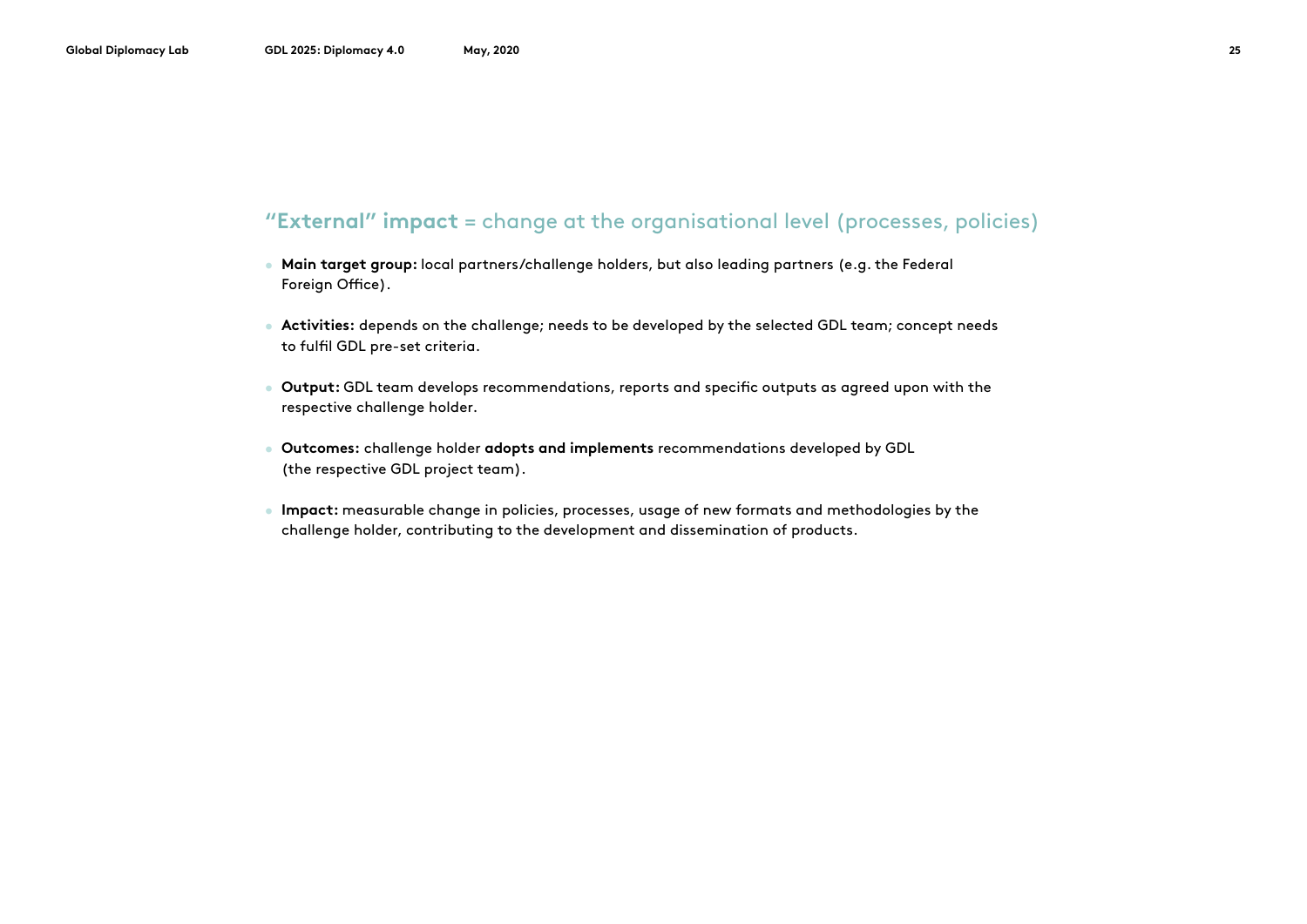#### **3. Structure of GDL**

In order to achieve the refocusing on internal and external impact described above, changes in the structure of GDL should be implemented. Instead of two Labs a year as the central structure of GDL, we recommend that GDL should maintain **a regular "Summit" format and carry out more decentralised and probably smaller regional Labs and other activities.** 

#### **3.2.1. GDL Summit**

**Aim:** to engage members on a frequent basis, especially those who cannot commit to two Labs per year.

**Frequency:** should take place at regular intervals, preferably once per year, in Berlin.

All members should get the opportunity to attend a Summit regularly to keep them connected, foster a sense of community, catalyse action to boost external impact and also increase transparency with regard to governance. The Summit will strengthen impact creation at the individual level and serve governance-related functions (such as voting).

For example, the Summit can provide a safe space for members' learning, allowing them to share their expertise and receive feedback from other members on issues relating to their professional lives and/ or pro-bono activities ("marketplace"). Through workshops and seminars, members can improve their methodological skills and capacities (capacity building) and apply these in the context of GDL activities. The Summit can provide a platform for members and new and existing challenge holders to pitch new projects (Labs, other activities and events). This can be followed by member selection of (smaller) teams of members to work on these projects.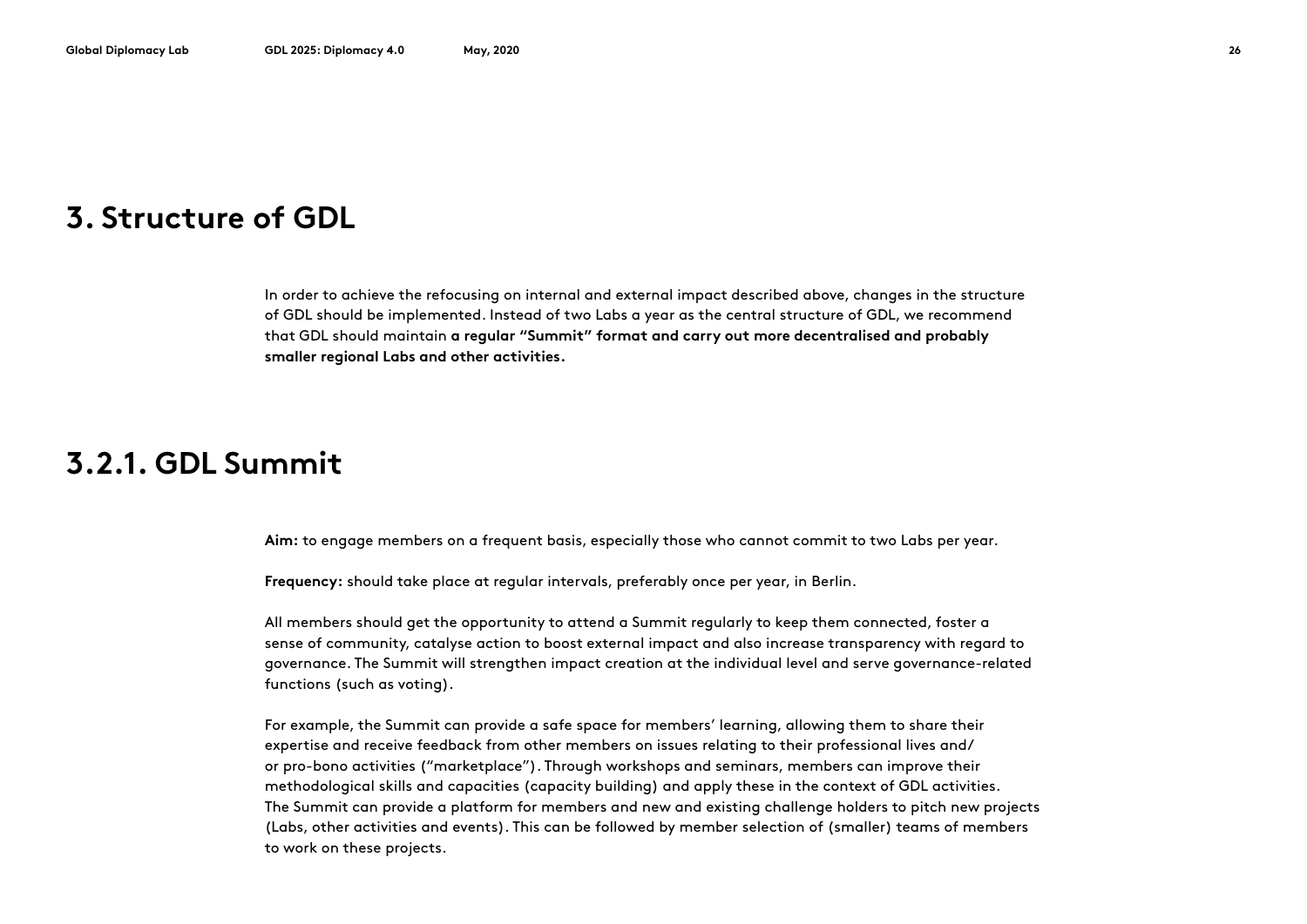The implementing teams can organise reporting sessions on ongoing Labs/activities/events (projects) to inform the members and solicit feedback and advice as well as initiate discussions of lessons learned. The Summit can also provide a platform for members to vote on new projects, EAC membership, etc., which should be complemented by online voting for members who cannot attend in person.

### **3.2.2. Activities (GDL projects)**

**Aim:** to tackle real life development challenges using Diplomacy 4.0 through a variety of formats/ methodologies and to achieve sustainable external impact.

#### **Frequency:** several per year.

These activities would take place throughout the year, in a decentralised manner, with each encompassing a smaller number of members. They can take the form of Labs, but other formats can also be used depending on the topic and context (e.g. one-off events or products such as conferences, publications, etc.). Participants in these activities can be selected based on narrower criteria (e.g. specific expertise, regional knowledge, language skills) and may be required to commit to a certain number of working hours, cost-coverage and other obligations. These requirements will be stipulated in a document entitled "Project participation terms" and should be signed by the member before she/he can participate in the project.

**To ensure impact, quality and alignment with the strategy, these projects require approval by the EAC – if no GDL funding is required. If GDL funding is required, members will need to give their approval via online voting (see below).**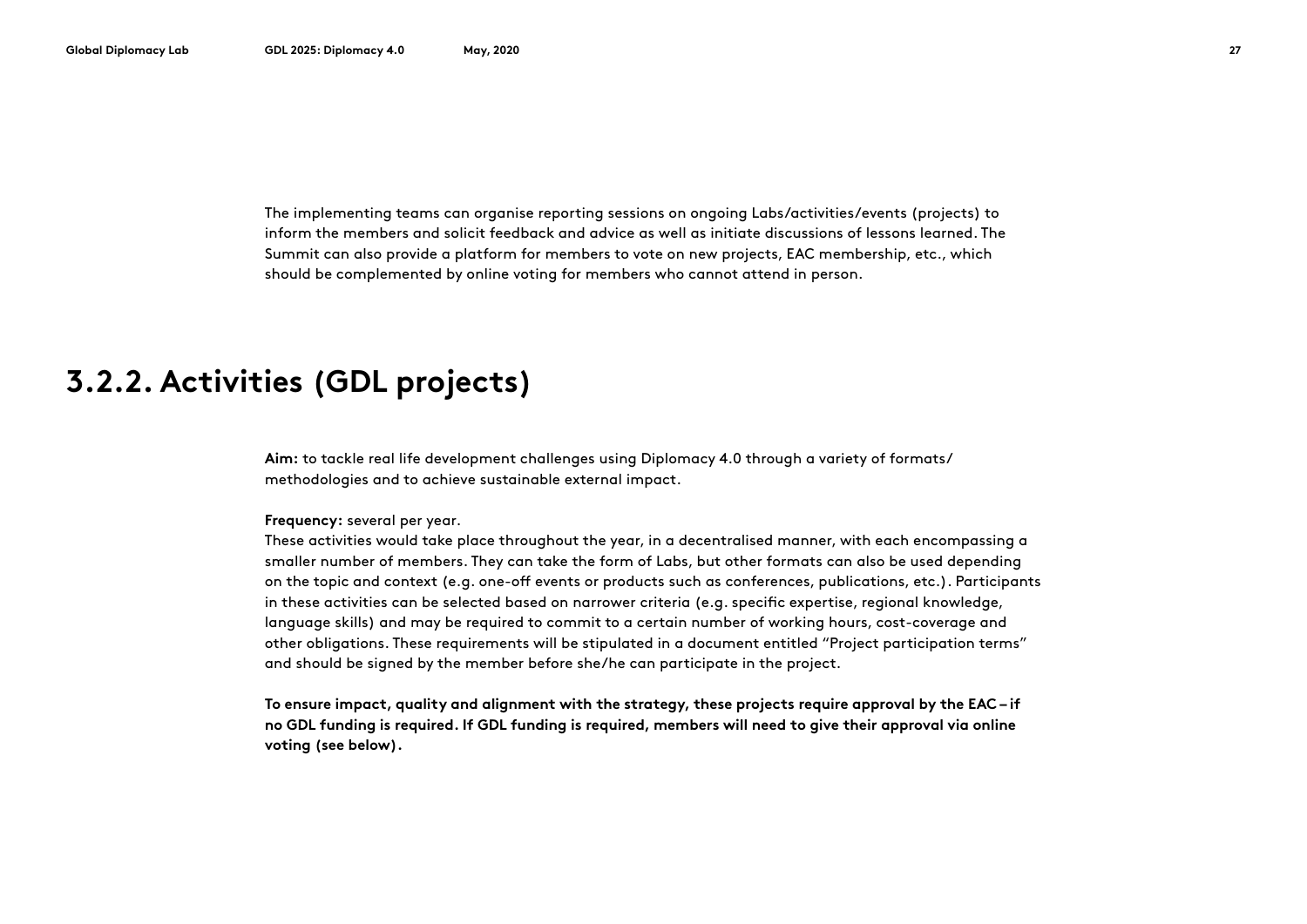## **3.3. Selection of projects/alignment with the strategy/ quality assurance**

Proposals for all branded GDL projects (events, Labs, etc.) should be submitted to the Secretariat for approval based on a catalogue of criteria which will need to be drawn up. For this purpose, the existing template for Lab proposals needs to be amended. It should include a description of the impact logic, the contribution to GDL's goal and strategy (e.g. Diplomacy 4.0 or the global/local nexus), and information on member-generated funding (e.g. external funding, fundraising activities). Proposals that require GDL funding should be prescreened by the Secretariat/EAC and a shortlist sent to the members for online voting.

To keep the process simple, other GDL activities (e.g. short-term or one-off activities) only need approval by the EAC. Proposals could be submitted at pre-defined times, e.g. quarterly, before face-to-face or virtual EAC meetings, at any time, and/or when the EAC issues calls.

### **3.4. Selection of members through the Advisory Council**

While the AC prioritises selection from the partners' networks, the selection criteria should be published and the guidelines and instructions for selection discussed with and approved by the members. Here, a timeframe may be specified. For example, for the next two years the focus could be on particularly under-represented regions and sectors, such as East Asia or the business sector.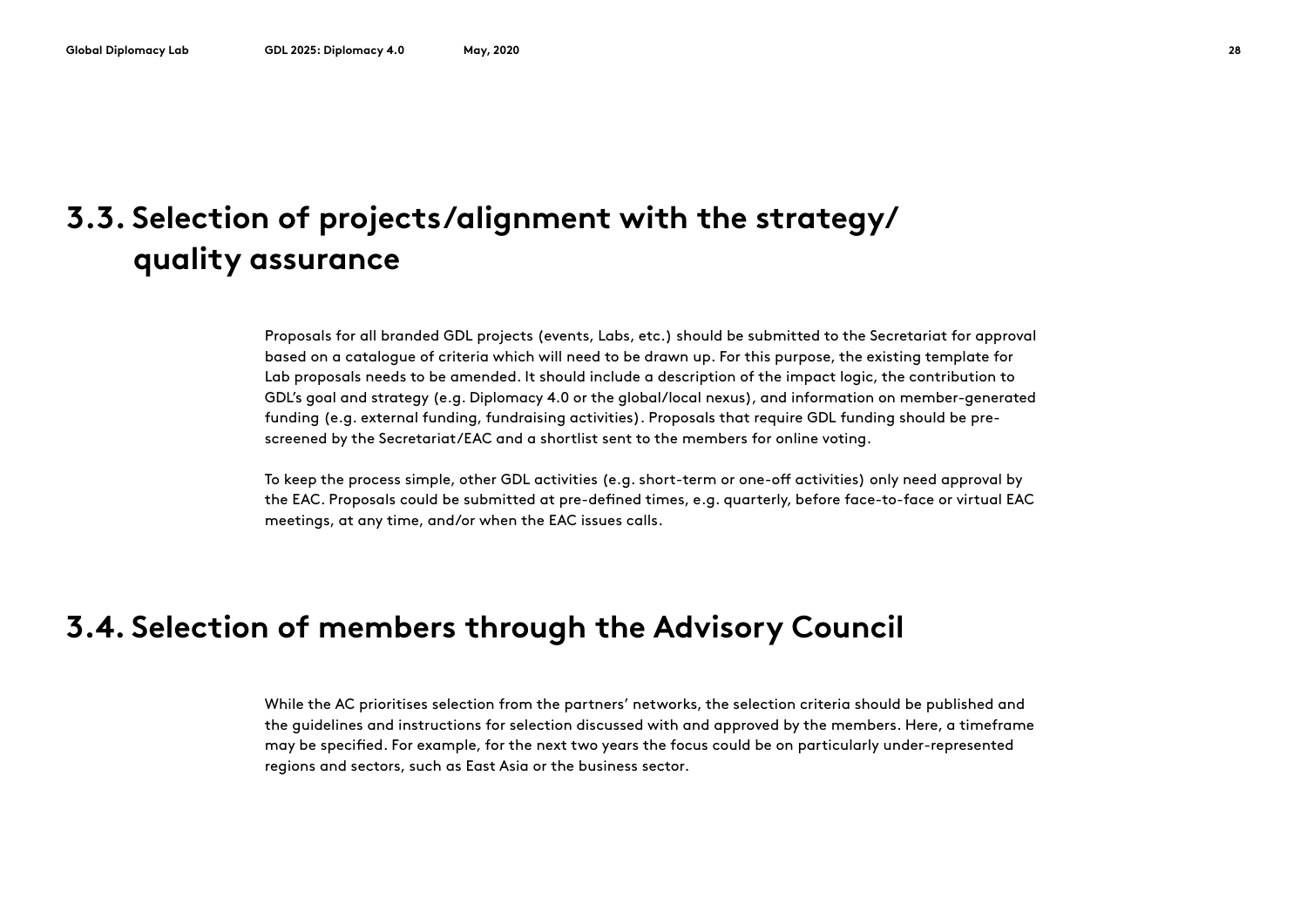#### **4. Communications plan**

Communications should reflect GDL's core values: member-driven, innovative, diverse, transformative. They should be in line with GDL's Values and Expectations, which are to be agreed on (see strategy).

- **Internal:** The communications strategy should enable members to connect with each other to foster a stronger sense of community, and provide a platform for collaboration and partnership as well as access to expert resources within the network. Currently, WhatsApp, email and blogs are how we communicate internally with other members. Members need to make greater use of the Directory of Experts for networking purposes.
- E**xternal:** GDL needs to communicate effectively with the external world. This communication will include Diplomacy 4.0, lessons learned from the Labs and publications showcasing the expertise of our members. Currently, our Lab reports, social media (Twitter) and website are the tools we use for this purpose.

#### **5. Business model**

Establishing a business model is essential to GDL's survival. This strategic plan includes the sharing of responsibilities between members and partners regarding raising funds, identifying grant opportunities and establishing contact with new partners. A comprehensive business model should include three forms of income for GDL. These may include donors, grants and leveraging the expertise and communications of members in the form of pro-bono strategy work with external partners. These external partners would then pay GDL for access to the input and recommendations of these members.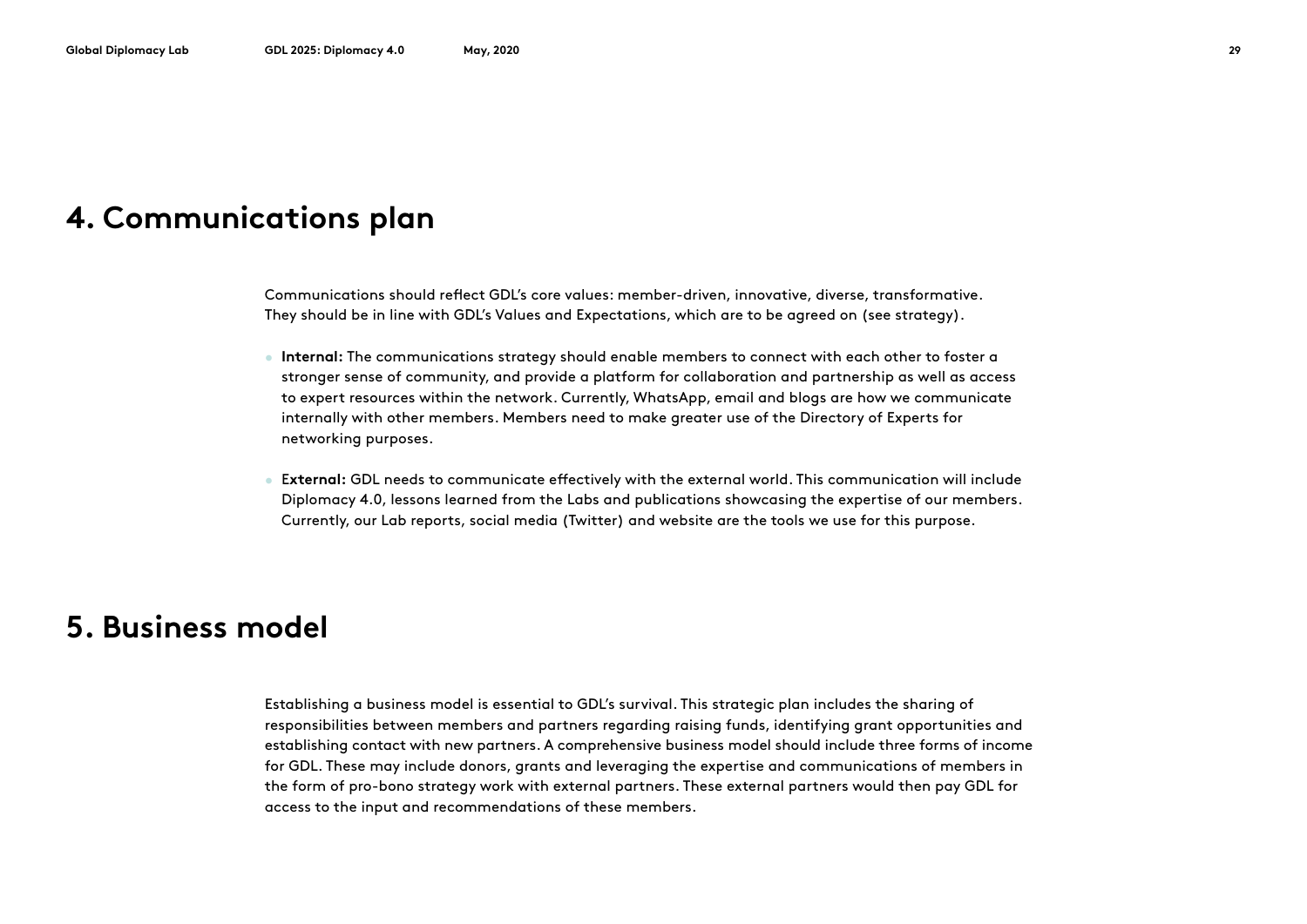### **6. Learning**

#### **Reflection in action**

We use this term to refer to reflection during GDL events which can improve members' learning experience. For example, Lab participants can request a time-out from Lab activities to reflect on a key piece of learning. Reflection in action plays a key role in ensuring that a diversity of voices, views and opinions are heard. It also helps individuals examine and develop their own opinions and better gauge their own ability to contribute.

#### **Reflection on action**

This type of reflection involves a thoughtful examination of how practices can be improved following a GDL event. Ideas and outcomes are shared with key stakeholders. Reflection on action involves collecting and reacting upon the comments of stakeholders regarding their changed practices through a feedback loop.

#### **Organisational learning documentation**

In order to capture our learning and build on our successes, we are continuously developing our organisational memory and establishing a library of resources for both internal and external use. This is reinforced at every Lab and through an annual newsletter/publication.

• **Lab case books:** In terms of learning outcomes, it is important to document what members have learned from GDL projects (e.g. events), including how new skills and knowledge could be applied to one's work situation, at other events or as a contribution to the (inter)national debate.